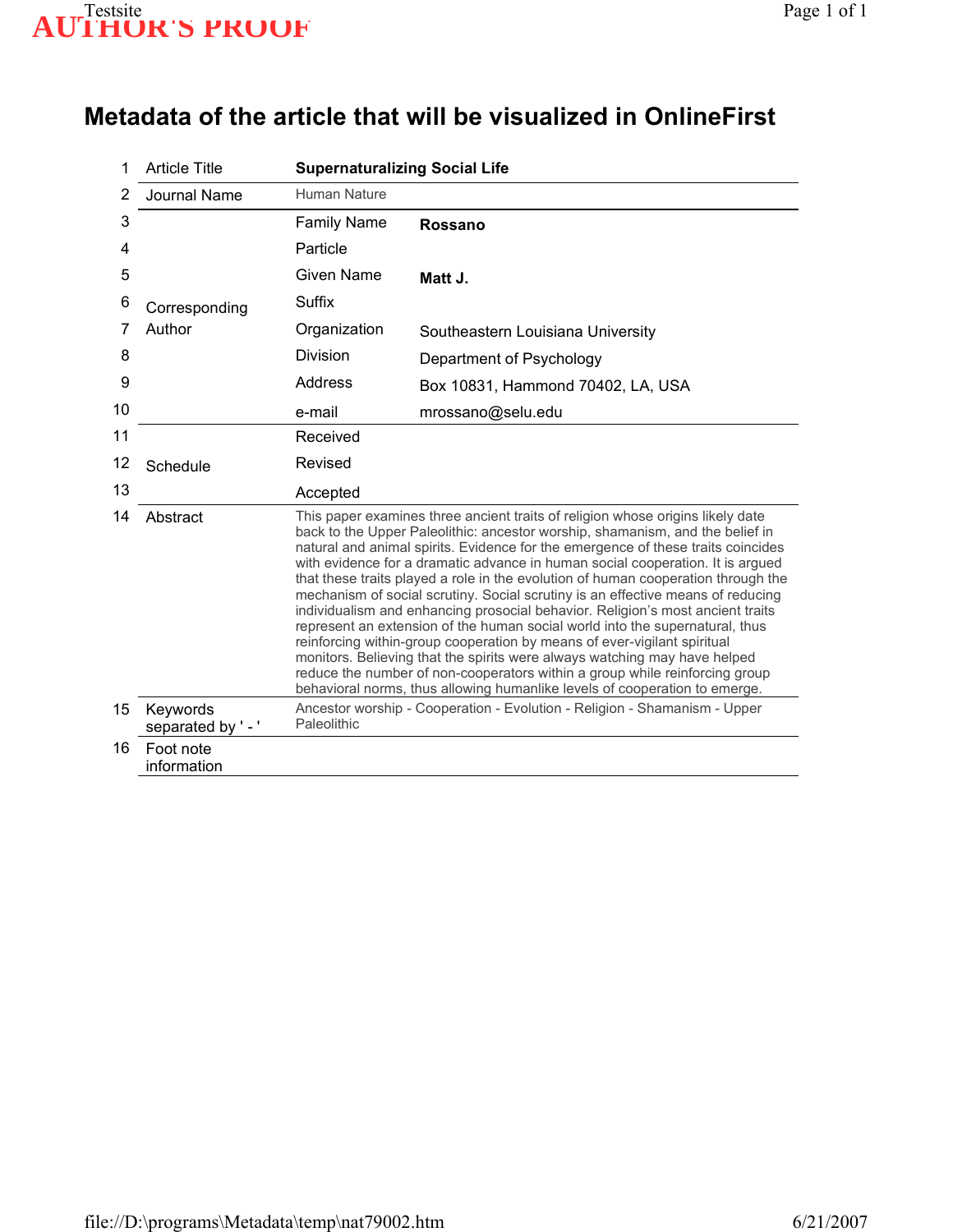Hum Nat DOI 10.1007/s12110-007-9002-4

**AUTHOR'S PROOF**

### Supernaturalizing Social Life 4 Religion and the Evolution of Human Cooperation 5

Matt J. Rossano 60 and 1980 and 1980 and 1980 and 1980 and 1980 and 1980 and 1980 and 1980 and 1980 and 1980 and 1980 and 1980 and 1980 and 1980 and 1980 and 1980 and 1980 and 1980 and 1980 and 1980 and 1980 and 1980 and 1

C Springer Science + Business Media, LLC 2007 8

ger Science + Business Media, LLC 2007<br>
net This paper examines three ancient traits of religion whose origins like<br>
ack to the Upper Paleolithic: ancestor worship, shamanism, and the belief<br>
and animal spirits. Evidence f Abstract This paper examines three ancient traits of religion whose origins likely 11 date back to the Upper Paleolithic: ancestor worship, shamanism, and the belief in 12 natural and animal spirits. Evidence for the emergence of these traits coincides with 13 evidence for a dramatic advance in human social cooperation. It is argued that these 14 traits played a role in the evolution of human cooperation through the mechanism of 15 social scrutiny. Social scrutiny is an effective means of reducing individualism and 16 enhancing prosocial behavior. Religion's most ancient traits represent an extension 17 of the human social world into the supernatural, thus reinforcing within-group 18 cooperation by means of ever-vigilant spiritual monitors. Believing that the spirits 19 were always watching may have helped reduce the number of non-cooperators 20 within a group while reinforcing group behavioral norms, thus allowing humanlike 21 levels of cooperation to emerge. 22

Keywords Ancestor worship . Cooperation . Evolution . Religion . Shamanism . 23 Upper Paleolithic 24

#### **Introduction** 26

Considerable attention has been paid recently to the evolutionary origins of two 27 distinctively human characteristics: our propensity toward religion and our unusual 28 level of cooperation (Atran [2002;](#page-17-0) Boyer [2001](#page-18-0); Fehr and Fischbacher [2003](#page-19-0); Gintis 29 [2000](#page-19-0); Irons [2001](#page-20-0); Sober and Wilson [1998](#page-22-0); Wilson [2002\)](#page-22-0). The thesis of this paper is 30 that the two are related through the mechanism of social scrutiny. Specifically, it is 31 argued that (1) social scrutiny is a highly effective means of curbing individualism 32 and promoting prosocial behavior in humans; (2) the first evidence of three of 33 religion's oldest traits (ancestor worship, shamanism, and belief in natural spirits) 34

M. J. Rossano  $(\boxtimes)$ 

Department of Psychology, Southeastern Louisiana University, Box 10831, Hammond, LA 70402, USA

e-mail: mrossano@selu.edu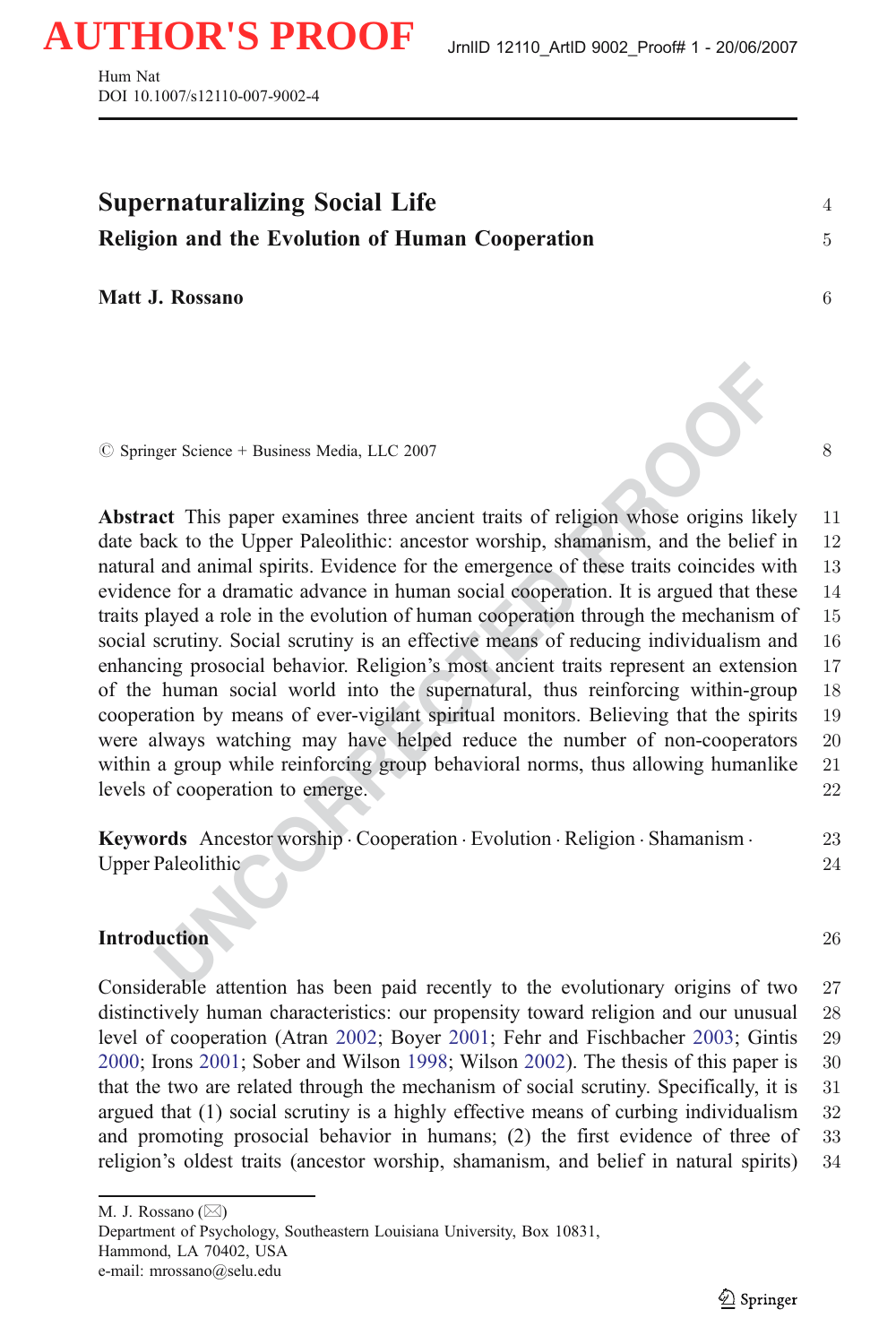Hum Nat

dates to the Upper Paleolithic, coincident with a dramatic advance in human social 35 cooperation; and (3) these traits represent a "supernaturalizing" of social scrutiny 36 which helped tip the balance away from individualism and toward community. By 37 enlisting the supernatural as an ever-vigilant monitor of individual behavior, our 38 ancestors "discovered" an effective strategy for restraining selfishness and building 39 more cooperative and successful groups. 40

#### Religion and Human Cooperation 41

Humans are by nature social creatures. As primates, our hominin ancestors were 42 predisposed toward the formation of strong social bonds. Of the approximately 150 43 different species of monkeys and apes, only one (orangutan) does not live in some 44 form of social group (Dunbar [1988](#page-19-0); Smuts et al. [1987](#page-22-0)). Our closest relatives, 45 chimpanzees and bonobos, live in fission–fusion societies of 50 or so members. 46 Social living, however, requires mechanisms for binding individuals to each other 47 and for tempering pernicious individualism. 48

is are by nature social creatures. As primates, our hominin ancestors we<br>oosed toward the formation of strong social bonds. Of the approximately 1:<br>it species of monkeys and apes, only one (orangutan) oloes not live in som Recently, some have argued that the mechanisms explaining cooperation in 49 nonhuman species, such as kin and reciprocal altruism, are inadequate for 50 understanding human cooperation and that a form of group-level cultural selection 51 may be required (Fehr et al. 2002; Gintis 2000; Sober and Wilson [1998](#page-22-0); Sterelny 52 [1996](#page-22-0)). A key issue in these models is reducing the benefit of selfishness to a level 53 below that of the gain in individual fitness achieved by being part of an altruistic group. 54 For this to happen, within-group altruism must carry little individual cost ("cheap" 55 altruism) otherwise it will be swamped by the benefit of individual selfishness. To 56 accomplish this two conditions must be met: (1) defection (non-cooperation) must be 57 punished by cohesive, stable, and broad-based coalitions wherein the cost to individual 58 coalition members is low and the deterrent effect is high; and (2) the number of 59 defectors within a group is low so the need to punish is infrequent (Boyd et al. [2003;](#page-18-0) 60) Sethi and Somanathan 1996; Sterelny 2003, pp 125–137). 61

Assuming the validity of these models, a critical evolutionary question is: How 62 did our ancestors establish and maintain these conditions such that "human" levels 63 of cooperation could emerge? A number of mechanisms for bringing this about are 64 certainly possible, and religion may only have been one factor among several. Thus, 65 religion's specific adaptive contribution need not have been dramatic. It need only 66 have collaborated in tipping the balance in favor of cooperation by helping to 67 solidify enforcement coalitions and by reducing levels of individual defection. The 68 next section addresses how religion could have accomplished this: by expanding 69 social scrutiny to include the supernatural. The matter of  $\frac{1}{2}$  and  $\frac{1}{2}$  and  $\frac{1}{2}$  and  $\frac{1}{2}$  and  $\frac{1}{2}$  and  $\frac{1}{2}$  and  $\frac{1}{2}$  and  $\frac{1}{2}$  and  $\frac{1}{2}$  and  $\frac{1}{2}$  and  $\frac{1}{2}$  and  $\frac{1}{2}$ 

Social Scrutiny and the Reduction of Selfishness 71

Cheating (taking benefits without repayment) undermines reciprocal altruism. 72 Cheating, however, can be drastically mitigated when people know they are being 73 watched. Considerable social science research has demonstrated that when people 74 know their actions are under public scrutiny they adhere more scrupulously to group 75 norms, and behave more reasonably, courteously, generously, honestly, and bravely 76  $\textcircled{2}$  Springer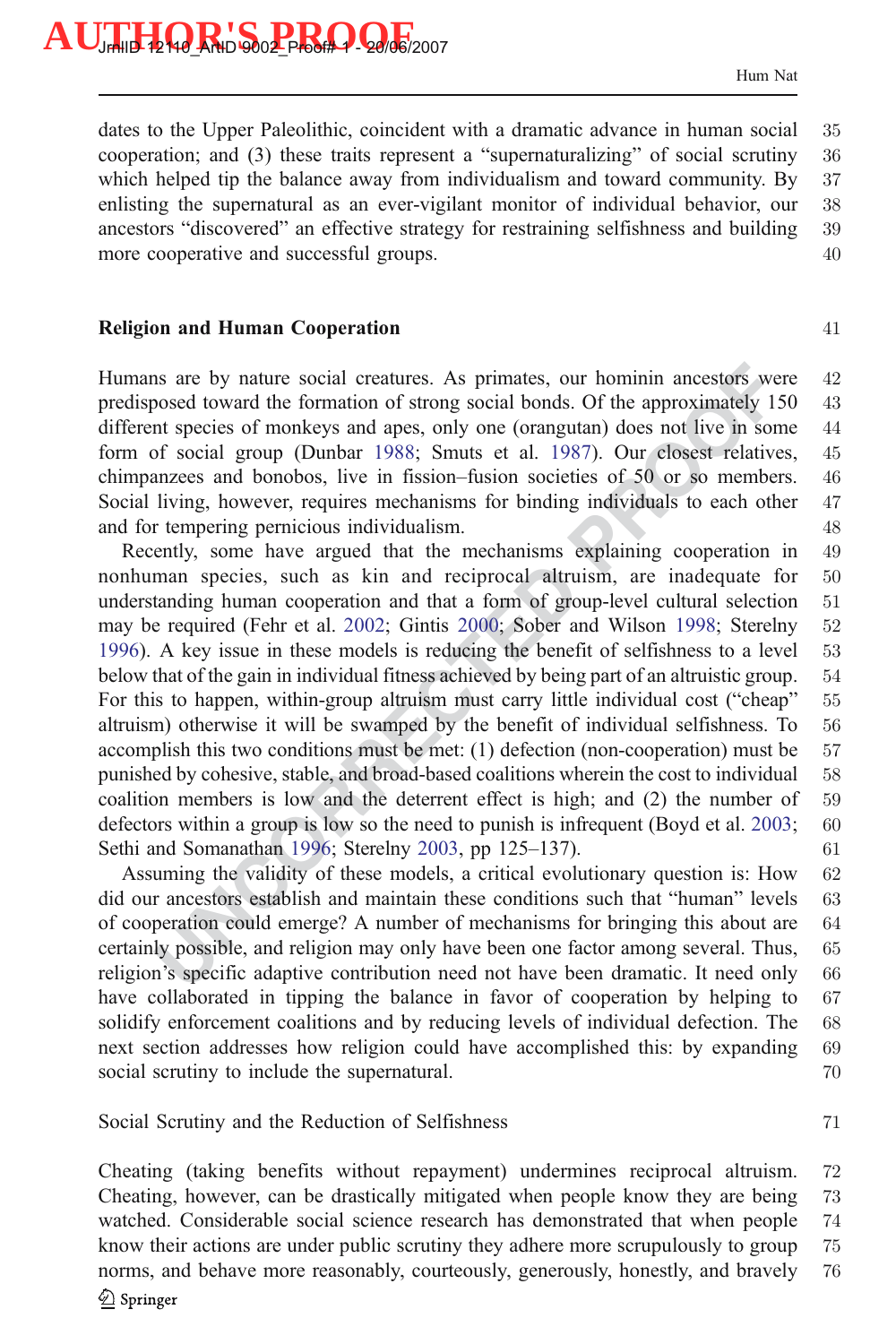Hum Nat

(especially for men) than when their actions are concealed (Burnham and Hare [2007;](#page-18-0) 77 Buss [1980;](#page-18-0) Diener and Srull [1979;](#page-19-0) Duval [1976;](#page-19-0) Kleck et al. [1976](#page-20-0)). In fact, a recent 78 study has shown that the "observer" need not be human or even alive to affect 79 behavior. Burnham and Hare ([2007\)](#page-18-0) found that generosity to a communal pot 80 increased 30% when subjects were under the gaze of an image of a cute-looking 81 robot face (Kizmet) compared to when donations were done "privately." Even when 82 our rational minds know we are not being watched, the mere suggestion of public 83 scrutiny affects us at a more primal level. Publicly observed behaviors are also 84 known to have more potent ramifications on one's self-perception than private 85 behaviors (Baumeister and Tice [1984;](#page-18-0) Tice [1992](#page-22-0)). The powerful effect of public 86 observation stems from two sources: reputation building and fear of punishment, 87 both of which very likely played an important role in the evolution of cooperation in 88 our ancestral past. 89

#### Reputation 90

ation stems from two sources: reputation building and fear of punishment which very likely played an important role in the evolution of cooperation cestral past.<br> *ution*<br>
mess risks inherent to reciprocal altruism can be The fitness risks inherent to reciprocal altruism can be reduced by cooperating only 91 with those who have a history of repaying debts, known as *indirect reciprocity* 92 (Alexander 1987). Indirect reciprocity implies that reputations can be an important 93 currency in the establishment of reciprocal arrangements, and there is evidence that 94 humans are exquisitely sensitive to reputation. Among many hunter–gatherers a 95 man's reputation as a successful hunter serves as a "quality display" affecting both 96 his social status and reproductive success (Gurven et al. [2000;](#page-19-0) Hawkes and Bird 97 [2002](#page-20-0)). In "honor" cultures such as the Saga of Iceland or the American South, social 98 order was based on individual reputations for upholding social expectations (Cohen 99 and Vandello 2001; Miller 1990). 100

Recently, "public goods" games have provided an avenue for investigating 101 reputation-building, reciprocity, and altruism (Engelmann and Fischbacher [2002;](#page-19-0) 102 Milinski et al. 2002; Nowak and Sigmund 1998; Wedekind and Milinski [2000\)](#page-22-0). 103 Findings indicate that when subjects know a person has behaved selfishly in an 104 earlier round of the game, they are significantly less helpful to him/her in subsequent 105 rounds compared with an unselfish person (Milinski et al. [2002](#page-21-0)). Furthermore, this 106 helping behavior itself is affected by whether or not one's reputation is being 107 impacted by the act of helping. A recent study found that those in a position to be 108 generous were half as likely to do so if their generosity was irrelevant to their 109 reputation (Engelmann and Fischbacher [2002\)](#page-19-0). These studies suggest that we are 110 naturally inclined to keenly observe others and adjust our behavior toward them 111 accordingly, while doing our best to ensure that our public actions have the highest 112 possible reputation payoff. 113

Research with public goods games has been carried out in numerous 114 industrialized societies (United States, Western Europe, Yugoslavia, Japan, and 115 Israel) and 15 hunter–gatherer or small-scale societies in 12 countries across five 116 continents (Henrich et al. [2001;](#page-20-0) Roth et al. [1991](#page-21-0)). While quantitative variability in 117 generosity is present across these samples, general patterns have also emerged. In 118 nearly all cases, people evidenced a profound concern for establishing and guarding 119 a public reputation for (culturally defined) fairness, and they were willing to engage 120 in costly punishment of those who violated social norms. 121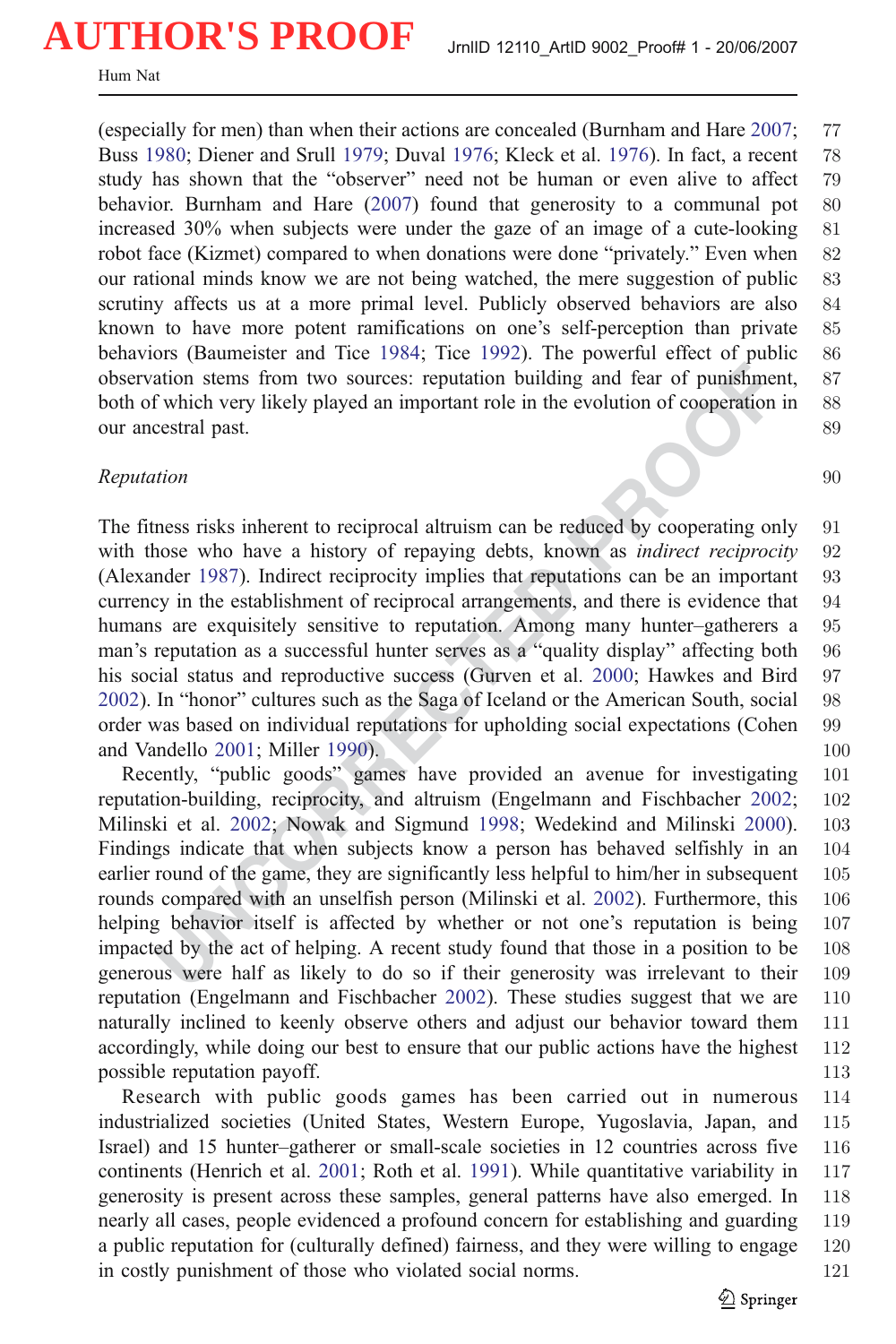Hum Nat

Human reputation effects are also magnified by language. A reputation-relevant 122 action need only be observed by a single other person (even surreptitiously) to have 123 enormous consequences for the actor's public image. This fact is not lost on hunter– 124 gatherers, who vigilantly and vigorously enforce their egalitarian ethic using gossip, 125 cautionary tales, threats to reputation, and occasional physical aggression (Boehm 126 [1999](#page-18-0), [2000](#page-18-0); Hawkes and Bird [2002](#page-20-0); Lee [1979](#page-20-0)). That reputations can suffer based on 127 covertly observed actions may well have made the notion of supernatural 128 observation a relatively effortless stretch for the evolving human mind. 129

#### Punishment 130

scrutiny has an impact not only on reputation, but also on physical we<br>When public shame or threats to reputation are inadequate to subd<br>perative tendencies, our ancestors may very well have resorted to physic<br>ment. Unlike Public scrutiny has an impact not only on reputation, but also on physical well- 131 being. When public shame or threats to reputation are inadequate to subdue 132 uncooperative tendencies, our ancestors may very well have resorted to physical 133 punishment. Unlike other primates, humans are especially accurate and lethal 134 throwers (van Lawick-Goodall [1968](#page-22-0); Westergaard et al. 2000). Our ancestors may 135 have used projectiles to threaten or injure non-cooperators (stoning), thus providing 136 further incentive for curbing destabilizing individualistic tendencies (Bingham [1999;](#page-18-0) 137) Calvin 1993). Contemporary research has demonstrated the zeal with which humans 138 engage in moralistic punishment (punishment of perceived non-cooperators), even 139 when it is personally costly (Fehr and Gächter 2002; Fehr and Tyran [1996](#page-19-0)). To 140 achieve humanlike levels of cooperation in relatively large groups (roughly 10–50 141 individuals) punishment of cheaters and possibly even punishment of non-punishers 142 of cheaters may be required (Boyd et al. 2003; Fehr and Fischbacher [2003\)](#page-19-0). 143

This body of work indicates that we are naturally hyper-vigilant against 144 freeloaders and cheaters who threaten group cohesion, and that we have effective 145 means of bringing them into line. Chief among these means is social pressure, 146 whether in the form of rewarding virtue or punishing egoism. If, as some have 147 argued, group-level competition was an important selected force in our ancestral past 148 (Boyd et al. 2003; Gintis 2000; Sober and Wilson [1998;](#page-22-0) Sterelny [2003](#page-22-0)), then an 149 advantage may have accrued to those groups that fortified social pressure with 150 powerful spiritual agents who monitored every act with a constant critical gaze. 151 Supernaturalizing social pressure may have been one of the strategies that tipped the 152 balance against individual selfishness, thus permitting uniquely human levels of 153 cooperation to emerge. 154

Religion, Adaptation, and the Upper Paleolithic 155

Researchers disagree as to whether religion constitutes an adaptation. Some contend 156 that it is best understood as an evolutionary by-product parasitized on other adaptive 157 mental processes (Atran [2002](#page-17-0); Barrett [2000](#page-18-0); Boyer [2001](#page-18-0); Guthrie [1993](#page-19-0)). Others 158 argue that religion offered fitness advantages through increased group cooperation 159 and solidarity (Alcorta and Sosis [2006](#page-17-0); Richerson and Boyd [1998](#page-21-0); Wilson [2002\)](#page-22-0). 160 Alcorta and Sosis, for example, argue that while it is entirely possible that our 161 religious propensities originated as by-products of adaptive mental modules, there is 162 evidence that religion has modified those modules in specific ways in response to 163 ecological challenges. In their view, the mental capacities giving rise to religious 164  $\textcircled{2}$  Springer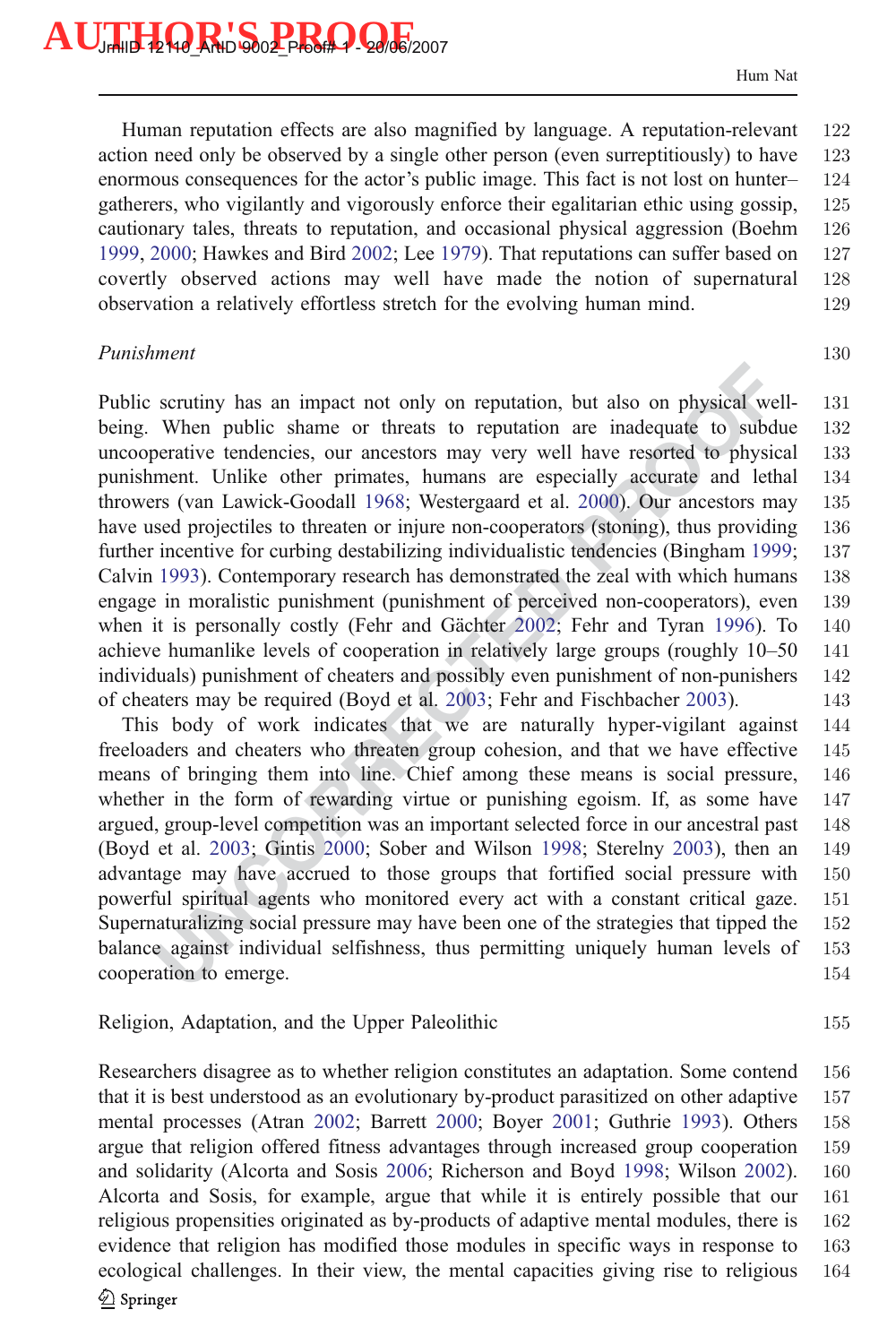Hum Nat

imagination may not have been originally selected for that end, but once envisioned, 165 religion may very well have been adaptively co-opted. This position is the one more 166 compatible with the argument being advanced here. 167

Religion's role in the evolution of cooperation is further complicated by the fact 168 that humans and hominins were cooperative long before any evidence of religion can 169 be found. There is, however, a level of cooperation that is late-emerging and, quite 170 probably, uniquely human. Although evidence of cooperation in the form of 171 mutualism, kin selection, and reciprocity can be found among many nonhuman 172 species (de Waal and Luttrell [1988](#page-19-0); Scheel and Packer [1991;](#page-22-0) Wilkinson [1984\)](#page-22-0), 173 evidence for indirect reciprocity, strong reciprocity (the personally costly rewarding 174 and punishing of others based on their adherence to group norms), and cooperation 175 among non-kin in large social groups is rare to nonexistent outside of *Homo sapiens* 176 (Boyd et al. [2003](#page-18-0); Gintis [2000](#page-19-0); Dugatkin [2001;](#page-19-0) Dugatkin and Wilson 1993). It is 177 plausible that religion played a role in the emergence of this "higher level" of 178 cooperation. Cross-cultural analyses have shown that as societies become larger, 179 more complex, and more threatened by external forces, the tendency to believe in 180 moralizing gods also increases (Roes and Raymond [2003\)](#page-21-0). 181

mishing of others based on their adherence to group norms), and cooperation-<br>
tin and the all 2003; Gintis 2000; Dugarkin 2001; Dugarkin and Wilson 1993). It<br>
et al. 2003; Gintis 2000; Dugarkin 2001; Dugarkin and Wilson 19 Archaeological evidence points to a dramatic advance in the human social world 182 in the Upper Paleolithic (about 35,000 BP). This advance included more cooperative 183 and effective hunting strategies, more sophisticated tool and cultural production, and 184 dramatic increases in group size, social complexity, and political organization 185 (Hayden 2003, pp 122–131; Mellars 1996; O'Shea and Zvelebil [1984](#page-21-0); Vanhaerena 186 and d'Errico 2005; see Dickson 1990, pp 84–92, 180–189 for a summary). 187 Coincident with this social advance is the first evidence for the religious practices of 188 shamanism, animism, and ancestor worship. Echoing Rappaport ([1999\)](#page-21-0), the current 189 paper adopts the view that this coincidence is more than mere accident. Religion 190 played a non-trivial role in the achievement of human society. 191

#### Supernaturalizing Social Life: Religion's Ancient Traits 192

A central proposition of this paper is that religion's earliest traits represent a 193 supernatural extension of human social life (this may be true for religion *in general* 194 as well). The term "supernatural" is controversial in anthropology (for discussions 195 see Klass 1995; Lett 1999; Lohmann 2003a; Saler [1977\)](#page-21-0). Though wide cultural 196 variation exists in its meaning and use, the current paper follows Lohmann's ([2003a](#page-21-0), 197 pp 176) lead in defining "supernatural" as the "extension of the volitional schema" 198 to phenomena devoid of intention and will. In other words, the falling rain is caused 199 by spiritual forces that desire good or ill for those who are getting wet. 200

Less contentious is the notion of religion as a supernatural extension of human 201 social life. In 1912 Durkheim ([1965\)](#page-19-0) saw religion as providing divine authority for 202 social norms. Horton [\(1960,](#page-20-0) pp 211) focused more on social relationships: 203 "Religion," he wrote, "[could] be looked upon as an extension of the field of 204 people's social relationships beyond the confines of purely human society." Guthrie 205 ([1993\)](#page-19-0) elaborated Horton's approach by identifying anthropomorphism as both the 206 key motivator behind this extension and the mechanism for creating spirit/human 207 relationships. 208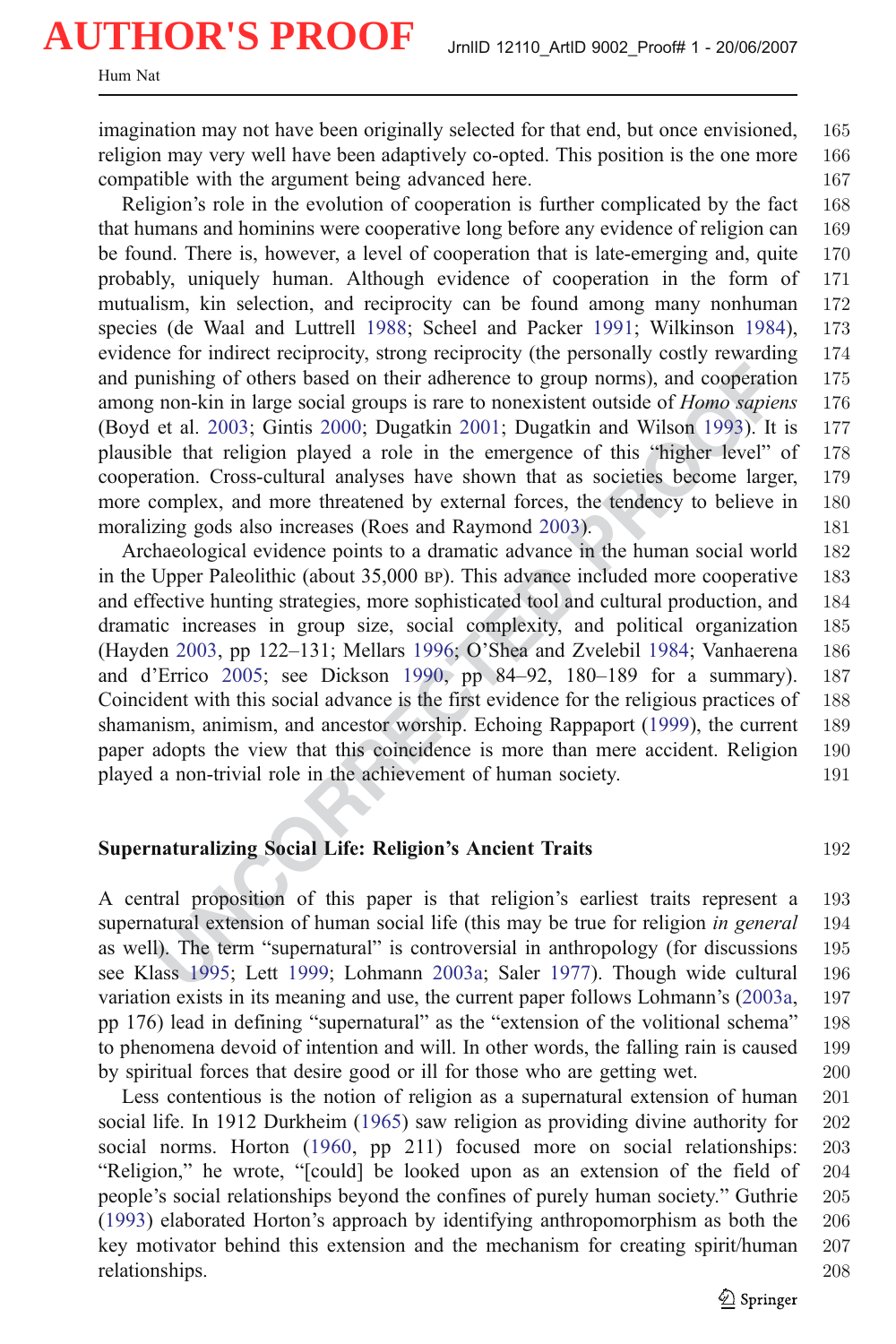Hum Nat

The current paper builds on this foundation, identifying the supernaturalizing of 209 social life with three widespread and ancient traits of religion: ancestor worship, 210 shamanism, and the animistic belief in natural and animal spirits. Although these 211 traits appear to be the earliest (or among the earliest) that can be detected in the 212 archaeological record, they may or may not be religion's *original* traits. We will 213 likely never know exactly what religion was like when it first emerged. Furthermore, 214 the fact that these "ancient traits" represent a supernaturalizing of social life is not 215 meant to suggest that more recent traits (such as monotheism or articulated 216 theologies) do not also serve this function—quite often they do. That this 217 characteristic is "conserved" even as religion evolves and changes lends further 218 support to this paper's central thesis. The significance of these particular ancient 219 traits, however, is that (a) they appear to be coincident with evidence of a substantial 220 advance in human social complexity, and (b) they indicate that as far back as we can 221 trace religion in the archaeological record it has possessed the characteristic of 222 supernaturalizing social life. 223

#### Ancestor Worship 224

t to this paper's central thesis. The significance of these particular ancie towever, is that (a) they appear to be coincident with evidence of a substantine in human social complexity, and (b) they indicate that as far ba Ancestor worship is widespread across traditional religions ("traditional" as opposed 225 to "book" religions; see Hayden 2003, pp 5–12 or Howells [1948](#page-20-0), pp 2–5) in Africa, 226 Asia, the Pacific Islands and the South American Tropics (Eliade and Couliano 227 [1991](#page-19-0); Harvey 2000; Lee and Daly 1999, eds.). In his survey of traditional African 228 religions, Parrinder (1976, pp 24) states flatly, "All Africans believe in the ancestors, 229 as ever-living and watchful." This belief, however, does not always translate into 230 recognizable rituals. Efe Pygmies regularly interact with ancestors in the forest and 231 in dreams, but there are hardly any activities of worship identifiable to outsiders 232 (Sawada 2001). The role of the ancestors is more ambiguous among native 233 populations of North America. Among tribes in the East and on the Plains, ancestor 234 cults are infrequent and, as is the case with many native Australians, the recently 235 departed are often regarded fearfully (Hayden 2003, pp 184; Hultkrantz [1967](#page-20-0), 236 pp 129). Interestingly, it is among the more socioeconomically stratified populations 237 of the Northwest Coast and California where ancestor worship is more preva- 238 lent (Eliade and Couliano 1991, pp 199–200). Along with cross-cultural evidence 239 of ancestral worship's (near) universality, archaeology provides evidence of deep 240 evolutionary roots as well. 241

#### Haeological Evidence: Upper Paleolithic Burials 242

Though a variety of interpretations must be acknowledged, a substantive case can be 243 made that Upper Paleolithic and Neolithic burials provide some of the first credible 244 evidence of ancestor worship. Evidence of intentional burial with possible grave 245 goods is present prior to the Upper Paleolithic. However, with the Upper Paleolithic 246 intentional burial becomes associated with two other factors that strengthen the case 247 for ancestor worship: social complexity and elaborateness. 248

The Upper Paleolithic marks the first evidence for socioeconomically stratified 249 societies (see review in Dickson [1990,](#page-19-0) pp 84–92, 180–189). Resource abundance 250 and technological advances allowed some Upper Paleolithic peoples to move from 251  $\textcircled{2}$  Springer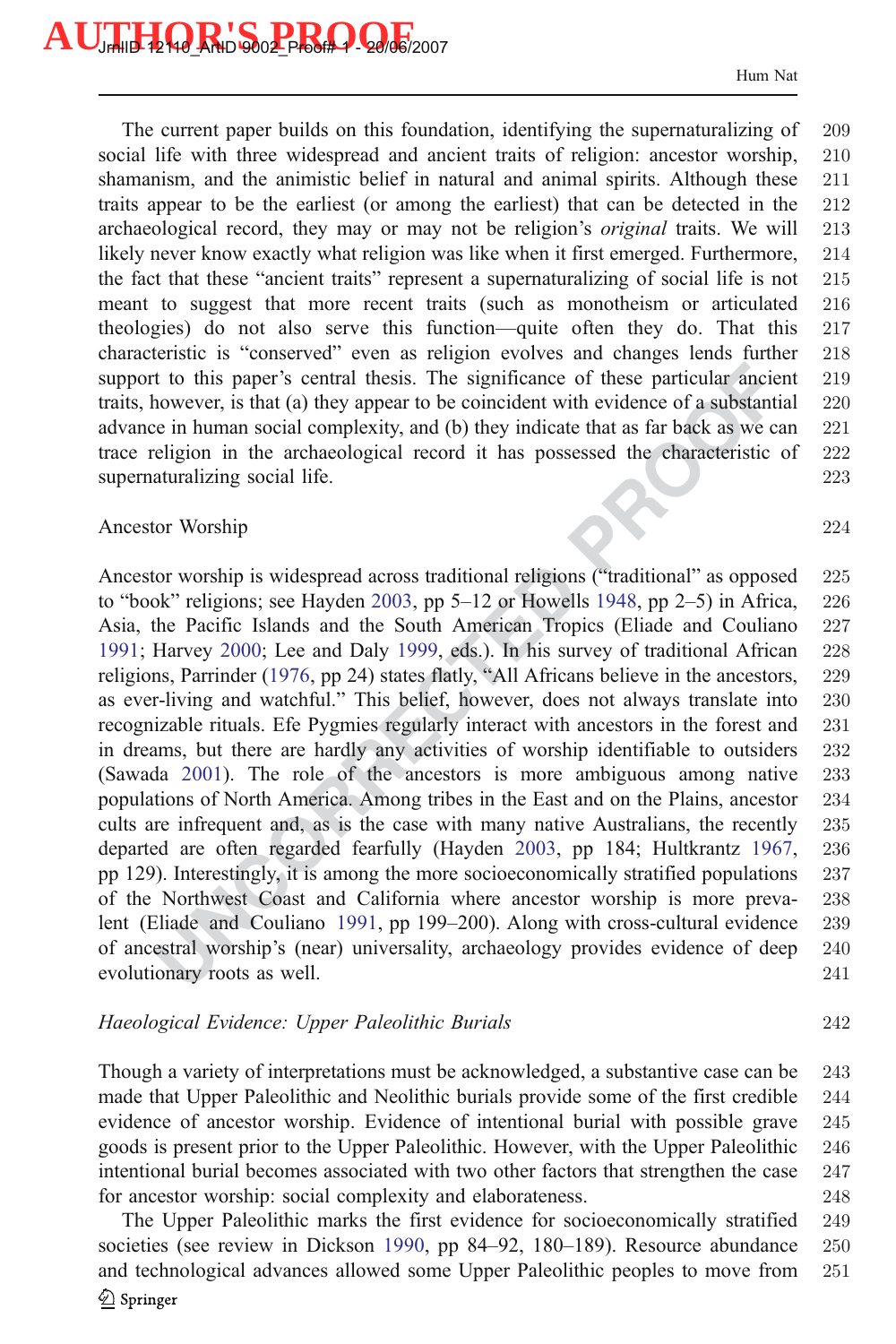Hum Nat

being egalitarian hunter–gatherers to transegalitarian or complex hunter–gatherers 252 (Butzer [1971](#page-18-0), pp 463; Dahlberg and Carbonell [1961](#page-18-0); Dickson [1990,](#page-19-0) pp 182; Hayden 253 [2003](#page-20-0), pp 122–131; O'Shea and Zvelebil [1984;](#page-21-0) Price and Brown [1985](#page-21-0); Vanhaerena 254 and d'Errico [2005\)](#page-22-0). Complex hunter–gatherers typically use more sophisticated 255 technologies for harvesting and storing seasonally abundant resources (e.g., nets or 256 traps to catch large quantities of fish during spawning season). This leads to a more 257 sedentary lifestyle with greater private ownership of resources and more pronounced 258 social inequalities. 259

In contrast to their role among egalitarian hunter–gatherers, ancestors play an 260 increasingly prominent role in complex hunter–gatherer societies (Freedman [1965](#page-19-0), 261 [1970](#page-19-0)). Resource-rich territories (streams abundant with fish, certain migration 262 routes, etc.) critical to an entire community's well-being and prosperity are typically 263 claimed by elite families within the tribe by virtue of their ancestral lineage. For 264 example, among the Tlingit of North America's Northwest Coast, the *anyeti* or 265 nobles are typically from clans who claim ownership to the fishing weirs (traps) in 266 the most prized territories (Oberg [1973\)](#page-21-0). Social elites typically justify their 267 privileged status through their filial link to powerful ancestors in the supernatural 268 realm, whose benevolent proprietorship over resource-rich territories generously 269 provides for the entire tribe. 270

Resource-rich territories (streams abundant with fish, certain migratic<br>etc.) critical to an entire community's well-being and prosperity are typical<br>dby elite families within the tribe by virtue of their ancestral lineage In the Upper Paleolithic evidence of unambiguously elaborate burials is also 271 present. Burial sites such as Sungir (White 1993), Dolni Vestonice (Klima [1988\)](#page-20-0), 272 and Saint-Germain-la-Riviere (Vanhaerena and d'Errico [2005](#page-22-0)) attest to the presence 273 of an elite class whose members were laid to rest with great ceremony and lavish 274 grave offerings. Among more recent complex hunter–gatherers, burial of this 275 character usually occurs under the expectation that the deceased is soon to take his or 276 her place as a powerful ancestor in the supernatural realm (Hayden [2003](#page-20-0), pp 239; 277 Sandarupa 1996). Arguably the most impressive Upper Paleolithic burial site is that 278 of Sungir, about an hour's drive from Moscow. Here three bodies were uncovered— 279 an adult male and two adolescents. Each was elaborately adorned with thousands of 280 fine ivory beads, necklaces, and bracelets. Additionally, ivory spears and other 281 artifacts were interred with the bodies. White (1993) has estimated that the labor- 282 hours necessary to produce the beads alone would have run into the thousands, per 283 body! Though less elaborate than Sungir, the triple burial at Dolni Vestonice in the 284 Czech Republic features bodies lavished with necklaces of ivory and pierced canine 285 teeth, while at Saint-Germain-la-Riviere a young adult female was interred with 286 "imported" and carefully perforated deer teeth ornaments (Klima [1988;](#page-20-0) Vanhaerena 287 and d'Errico [2005\)](#page-22-0). 288

The Neolithic (8000–3000 BP) site of Lepinski Vir provides evidence of burials 289 within domestic structures. Located on a bank above the Danube in the Carpathian 290 mountains, Lepinski Vir is composed of about 50 permanent structures, many of 291 which contain unusually large hearths, decorated with carved boulders, human 292 bones, and other artifacts. In many structures, a burial vault is located below the 293 hearth (Srejovic and Babovic [1983;](#page-22-0) Srejovic and Letica [1978](#page-22-0); see also Hayden [2003](#page-20-0), 294 pp 159–164). The small size of the structures and the scarcity of domestic refuse 295 suggest that Lipinski Vir was not a permanent residence, but instead an intermittent 296 religious site where feasts, rituals, and veneration of the dead took place. Other similar 297 Neolithic gravesites have been found at Sannai Maruyama, Japan (Iizuka [1995\)](#page-20-0), and in 298

 $\textcircled{2}$  Springer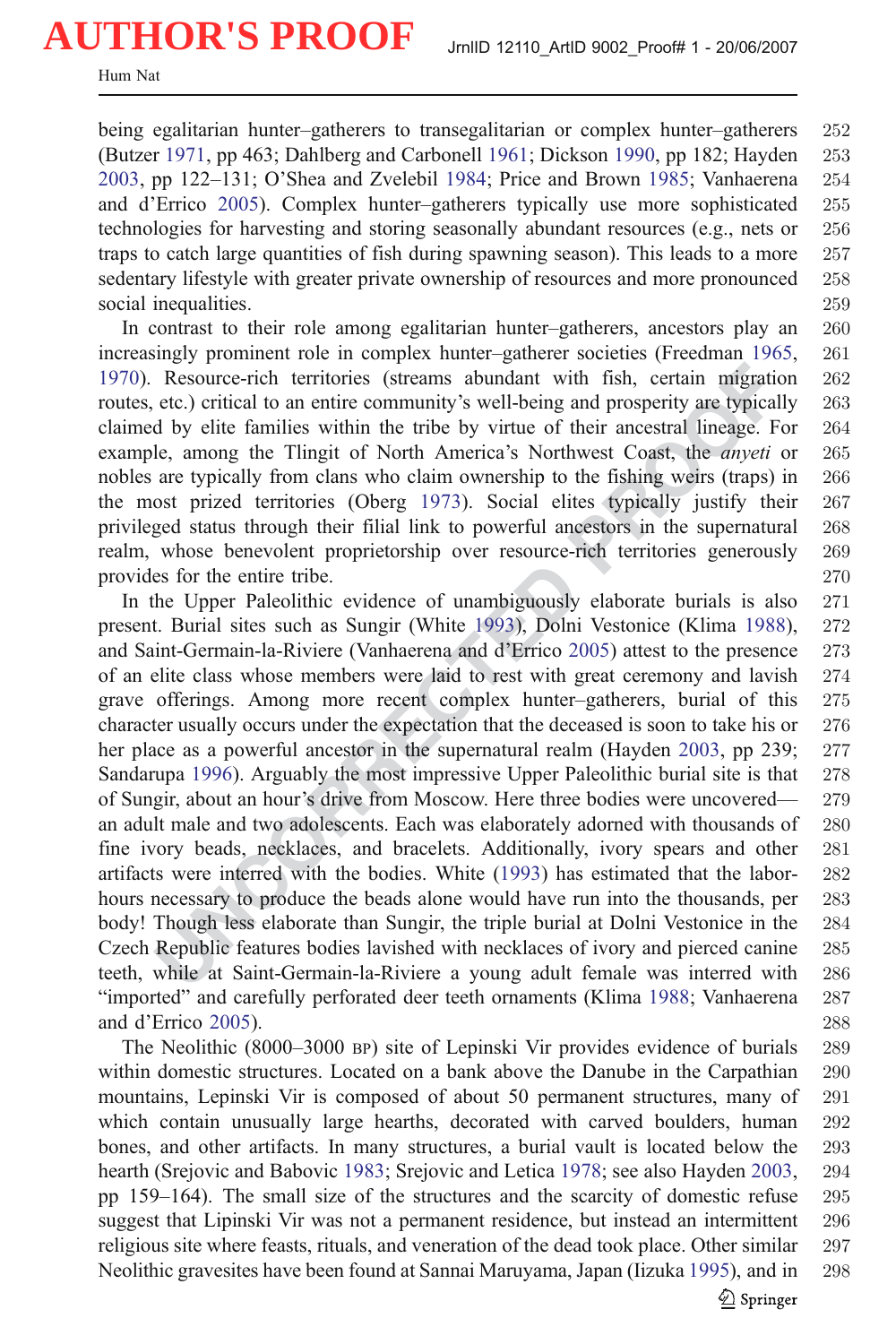Skateholm and Bredasten in Scandinavia (Larsson 1987–[1988,](#page-20-0) 1985–[1986\)](#page-20-0). These 299 sites may be analogous to sacred sites honoring the dead found among Northwest 300 Coast Native Americans, Maya Indians of Central America, and Melanesian Islanders 301 (Hayden [2003](#page-20-0), pp 162). The monuments, ornaments, and grave offerings associated 302 with Upper Paleolithic and Neolithic grave sites are consistent with practices of 303 ancestor cults of extant complex hunter–gatherers. 304

#### The Ancestors as Social Players 305

Archaeological evidence suggests that ancestral cults may reach deep into human 306 history. Anthropological evidence indicates that ancestors are social players in the 307 ongoing activities of the *living* community (Platvoet [1993](#page-21-0)). From his years of living 308 and working with Malawi tribesmen, missionary and anthropologist T. Cullen Young 309 concluded: 310

… African men and women in the backland villages, life from day to day, and 311 we might legitimately say, from moment to moment, has no meaning at all apart  $312$ from ancestral presence and ancestral power… [T]he African community is a 313 single, continuing unit, conscious of no distinction, in quality, between its 314 members still here on earth, and its members now there, wherever it may be that 315 the ancestors are living (cited in Parrinder 1976, pp 57, 65). 316

. Anthropological evidence indicates that ancestors are social players in the gracivities of the *living* community (Platvoet 1993). From his years of living a gracivities of the *living* community (Platvoet 1993). From h Wherever ancestor worship or veneration is found, the ancestors themselves are 317 represented as "interested parties" in the current affairs of the living community. For 318 example, among the Kwaio people of the Solomon Islands, the ancestors (or *adalo*) 319 are believed to be constantly present as bearers of both good and bad fortune 320 (Keesling 1982). They play a role in the health, prosperity, fertility, and general 321 success (or lack thereof) of the living community, and are especially attentive to 322 rules of abu (or taboo). Violations of abu can anger an ancestor and bring about 323 misfortune unless proper sacrifices are made.  $324$ 

Among the Lohorung Rai of Nepal, a newborn baby is not considered a 325 community member or even a "person" until it is ritually "introduced" to the 326 ancestors. This ceremonial introduction is believed to be essential to the future health 327 and success of the infant, so much so that until it is completed (usually 5 or 6 days 328 after birth) all other ancestral rites by all households within the community are  $329$ prohibited (taboo). In this way, the ritual demands of the ancestors force the entire 330 community to be involved in the future prospects of every newborn (Hardman 331 [2000](#page-19-0)). Though important cultural variations exist, the notion of ancestors as 332 "interested parties" who desire propitiation and punish cultural transgressions is a 333 common theme worldwide (Boyer [2001](#page-18-0); Harvey [2000](#page-20-0); Lee and Daly [1999\)](#page-20-0). 334

Why are the ancestors interested? The reasons can vary, but cross-culturally a few 335 themes emerge. Often the land and the ancestors are intimately connected. Among 336 many African tribes, ancestors are the ultimate owners or proprietors of the land and 337 are responsible for its productivity (Parrinder [1976](#page-21-0)). Among Australian aboriginals, 338 ancestors are thought to be a part of the land itself—creators who returned to the 339 creation when it was finished (Hume [2000\)](#page-20-0). In other instances, ancestors are thought 340 to return to the community in the form of animals who provide information or 341 resources to the living. Among native Javenese, the honored dead might take the 342  $\textcircled{2}$  Springer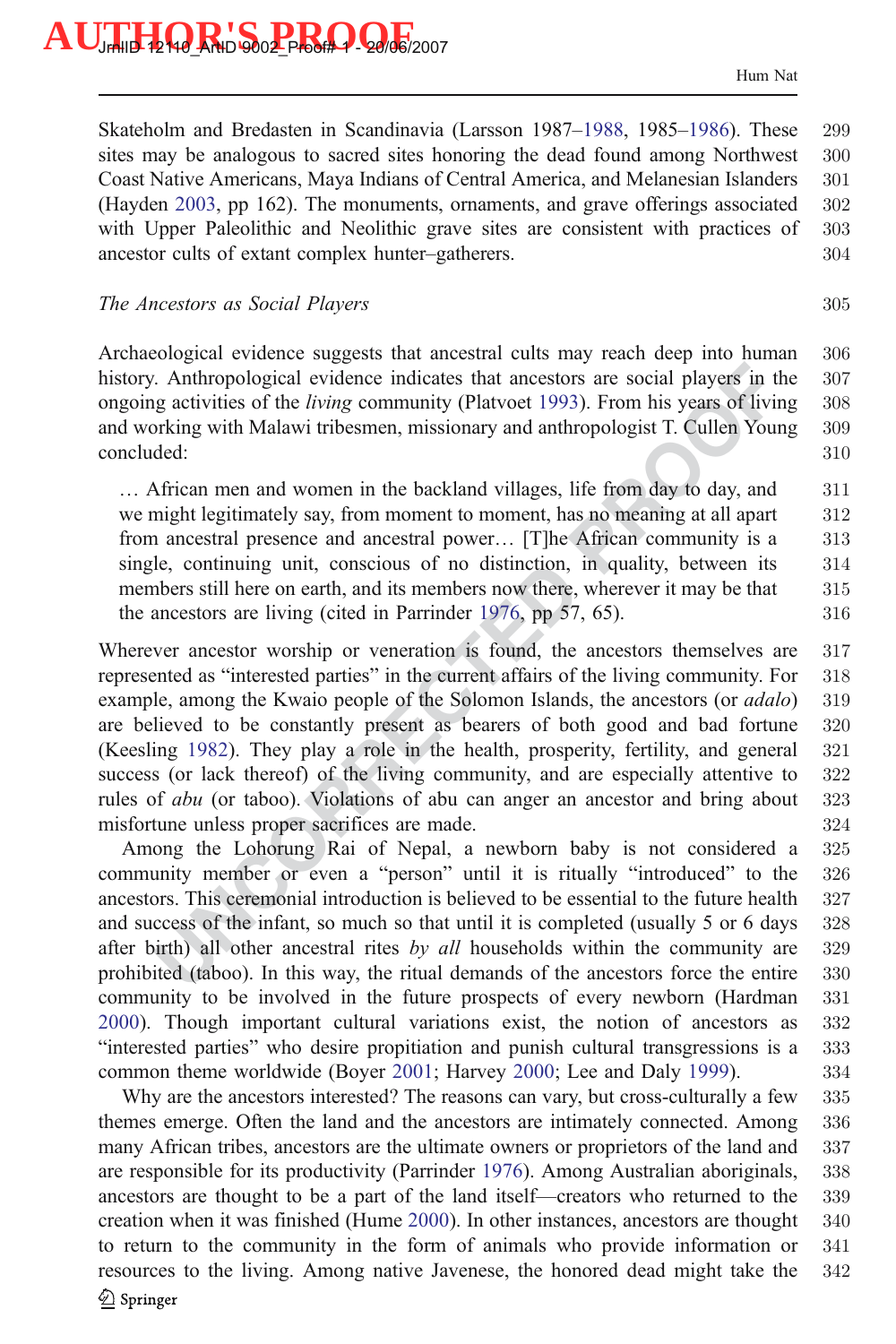Hum Nat

form of a tiger (Beatty [1999](#page-18-0)). For the Wari' of South America, spirits of the dead 343 sometimes take the form of fish or wild pigs (peccaries) that allow themselves to be 344 killed to provide food for the community (Conklin [2001](#page-18-0)).  $345$ 

In other societies, such as the Maori or many traditional African tribes, the 346 ancestors' very existence depends on the fertility and fidelity of the earthly 347 community. By remembering the ancestors though cultural traditions, and by 348 procreating – which provides a means for the ancestors' rebirth into the community 349 – the existence of the ancestors is sustained (Berndt and Berndt [1964](#page-18-0), pp 188; 350 Parrinder [1976,](#page-21-0) pp 59; Radin [1937,](#page-21-0) pp 14). Thus, ancestors are thought to be 351 especially concerned with upholding social order through right behavior, observance 352 of tradition, and avoidance of taboo, so as to ensure the community's continued 353 fecundity and the security and legitimacy of its offspring. Finally, the ancestors may 354 simply be regarded as powerful spirits who can provide protection, fertility, and 355 prosperity in return for honor and sacrifice (Woodward 2000). 356

ition, and avoidance of taboo, so as to ensure the community's continuatiy and the security and legitimacy of its offspring. Finally, the ancestors may be regarded as powerful spirits who can provide protection, fertility, However it is envisioned, the ancestors' role is unambiguously *social*. They are 357 ever-watchful, active players in the social world with interests, concerns, and goals 358 that must be considered in the everyday affairs of the living. This is emphasized by 359 the fact that the living often regard the ancestors with the same emotional cross- 360 currents that typically characterize relations with a parent or higher-ranking 361 associate-respect, fear, affection, and occasionally resentment (Field [1961](#page-19-0), pp 145; 362 Kuper 1961, pp 192–193). This is consistent with cross-cultural psychological 363 studies showing that the God–person relationship more often resembles that of 364 parent–child (or teacher–child in Japan) than that of romantic partners (Fortes [1959](#page-19-0), 365 pp 78; Kirkpatrick 1997, 1998; Saski and Nagasaki [1989](#page-22-0); Vergote [1969](#page-22-0)). Though 366 physically departed, the ancestors remain active, attentive "elders" of the earthly 367 family. 368

#### Shamanism 369

Strictly speaking, shamanism is associated with traditional societies across Siberia, 370 Central Asia, and the Saami regions of Scandinavia (Campbell [1983](#page-18-0)). Shamanistic 371 practices of one form or another, however, have been observed worldwide (a notable 372 exception being the Siriono of Bolivia, who appeared not to have shamanistic 373 practices when first contacted; Balée 1999, pp 108; Townsend [1999;](#page-22-0) Vitebsky [2000](#page-22-0), 374 pp 55–56). The term "shaman" comes from the Tungus root *saman* meaning "one 375 who is excited or raised" or simply "to know" (Campbell [1983,](#page-18-0) pp 157; Guenther 376 [1999](#page-19-0), pp 427). This reflects the fact that the shaman's function is to enter an altered 377 state of consciousness wherein he or she connects with spiritual forces in order to 378 gain knowledge or effect cures. Shamanism is one of the world's oldest forms of 379 religious activity (Guenther [1999;](#page-19-0) Halifax [1982](#page-19-0); Lee and Daly [1999;](#page-20-0) Winkelman 380 [1990](#page-22-0)). Two lines of archaeological evidence trace it back to the Upper Paleolithic: 381 the ritual use of deep cave sites and therianthropic images and artifacts. 382

#### Archaeological Evidence: Deep Cave Sites 383

Following in the tradition of Lommel [\(1967](#page-21-0)), a number of researchers have argued 384 that Upper Paleolithic cave art reflects the experiences and rituals of early 385  $\textcircled{2}$  Springer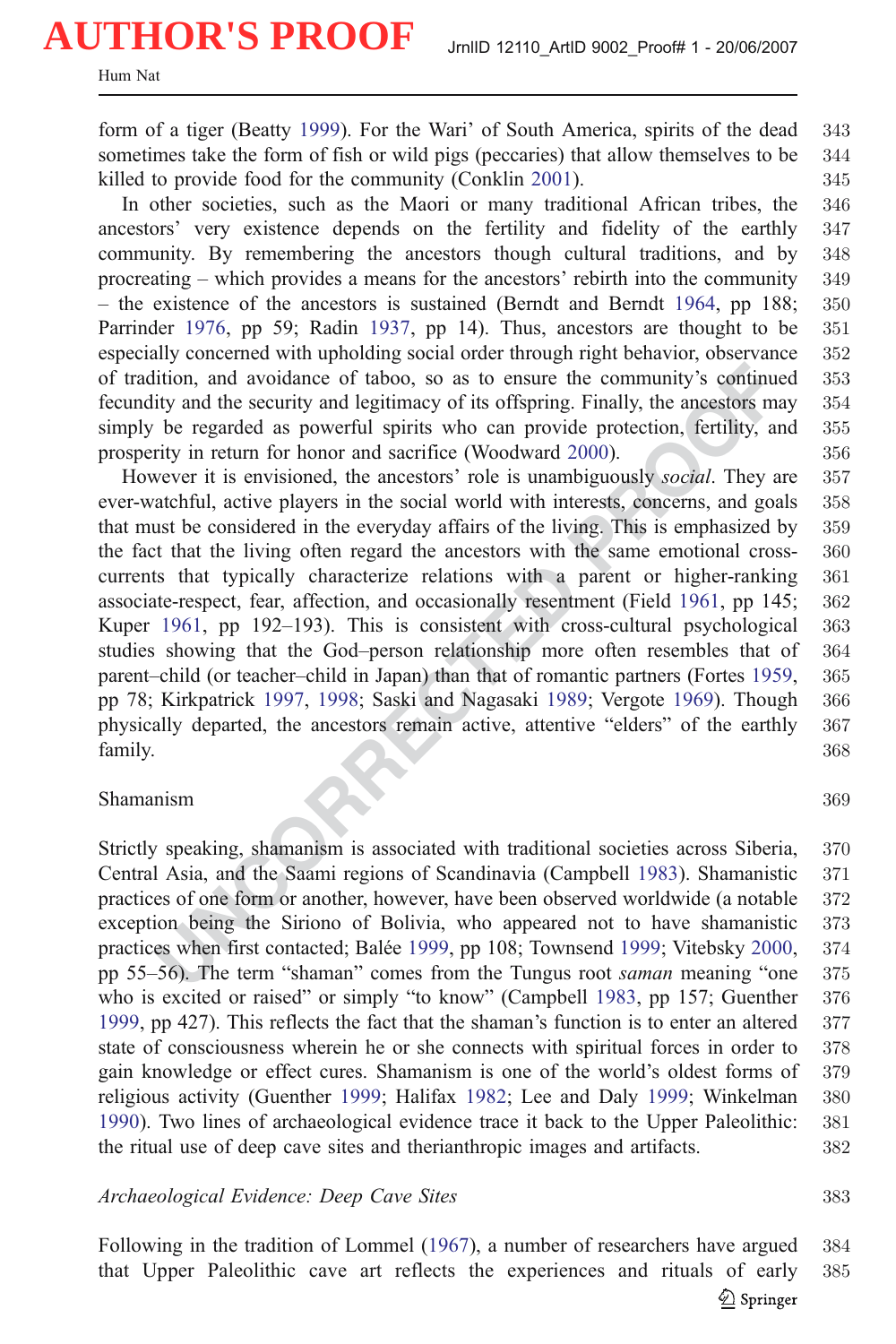shamanism (Dowson and Porr [2001](#page-19-0); Eliade [1972;](#page-19-0) Halifax [1982;](#page-19-0) Hayden [2003;](#page-20-0) 386 Lewis-William [1986,](#page-21-0) [2002\)](#page-21-0). Lewis-William ([2002,](#page-21-0) pp 144) notes that the idea of a 387 three-tiered cosmos is a common theme in shamanistic traditions. In this view, the 388 world of daily experience sets between spiritual worlds both above (in the sky) and 389 below (underground, underwater). He interprets much of the Upper Paleolithic cave 390 art as reflective of this theme. Additionally, Hayden [\(2003](#page-20-0), pp 143–145, 148–151) 391 has summarized a number of converging lines of evidence consistent with the 392 hypothesis that Upper Paleolithic deep cave sites were venues for shamanistic 393 rituals. First, caves are frequently understood ethnographically as a gateway to the 394 underworld (Campbell [1983](#page-18-0); Clottes and Lewis-Williams [1998;](#page-18-0) Lewis-William 395 [2002](#page-21-0), pp 169–170, 209). Second, remains that would suggest regular use, such as 396 torches, fires, tools, or food are rare at these sites, suggesting that they were 397 occupied only sporadically (Clottes [1992](#page-18-0); de Beaune [1995](#page-19-0)). Third, the spaces where 398 paintings and other ritualistic artifacts are found are often small and isolated, 399 heightening the sensory effects that would induce ecstatic states (Campbell 1983). 400

pp 169–170, 209). Second, remains that would suggest regular use, such, fires, tools, or food are rare at these sites, suggesting that they we delonly spondaically (Clottes 1992; de Beaune 1995). [T](#page-18-0)hird, the spaces whe gs a Fourth, many of the animals depicted at these sites are not ones commonly used 401 for food, but instead appear to have more symbolic importance as representations of 402 power or ferocity. Furthermore, some of the animal images are purely mythic, such 403 as the long-horned, horselike creature of Lascaux, possibly reflecting shamanistic 404 hallucinations (Dowson and Porr 2001; Lewis-William [1986](#page-21-0)). Fifth, along with the 405 strange animals, many cave sites also have bizarre symbols that Lewis-Williams and 406 Dowson (1988) have shown bear a close association to the entoptic visual 407 experiences of altered states of consciousness. Finally, at many of these sites, hand 408 and footprints of children are present (Clottes 1992). Owens and Hayden [\(1997](#page-21-0)) 409 have shown that among complex hunter–gatherers, children are commonly involved 410 in rituals of initiation into elite societies where ecstatic experiences are used to call 411 upon guardian spirits. Taken together, this evidence makes a plausible case that these 412 deep cave sites were used for shamanistic rituals in which altered states of 413 consciousness and union with the spiritual world were achieved. 414

#### Archaeological Evidence: Therianthropic Images and Artifacts 415

Upper Paleolithic cave art contains no less than 55 therianthropic images—half 416 human/half animal (de Beaune 1998; Dickson 1990). A consistent theme in 417 shamanism is that of "soul flight" in which, in the midst of an ecstatic mental 418 state, the shaman's spirit inhabits that of an animal or unites with the animal's spirit 419 (Townsend [1999](#page-22-0); Vitebsky [2000;](#page-22-0) Winkelman [1990\)](#page-22-0). Along with images, theiran- 420 thropic artifacts such as the half-man/half-lion face from El Juyo, Spain, or the lion- 421 headed human statuette from Hohlenstein, Germany, have also been found (Freeman 422 and Echegaray [1981\)](#page-19-0). 423

To some archaeologists a few cave art images appear to depict clear shamanistic 424 themes. The "sorcerer" image from the sanctuary at Les Trois-Freres shows a 425 partially upright, horselike creature with reindeer antler, owlish eyes, bear paws, and 426 human beard. It has been interpreted by some as a shaman uniting with his animal 427 spirit-helper (Dickson [1990,](#page-19-0) pp 115). Even more stunning is the image located in the 428 shaft at Lascaux. Just below a drawing depicting a wounded bison, a man with a 429 birdlike head appears to be suspended in midair or possibly falling. The man's body 430  $\textcircled{2}$  Springer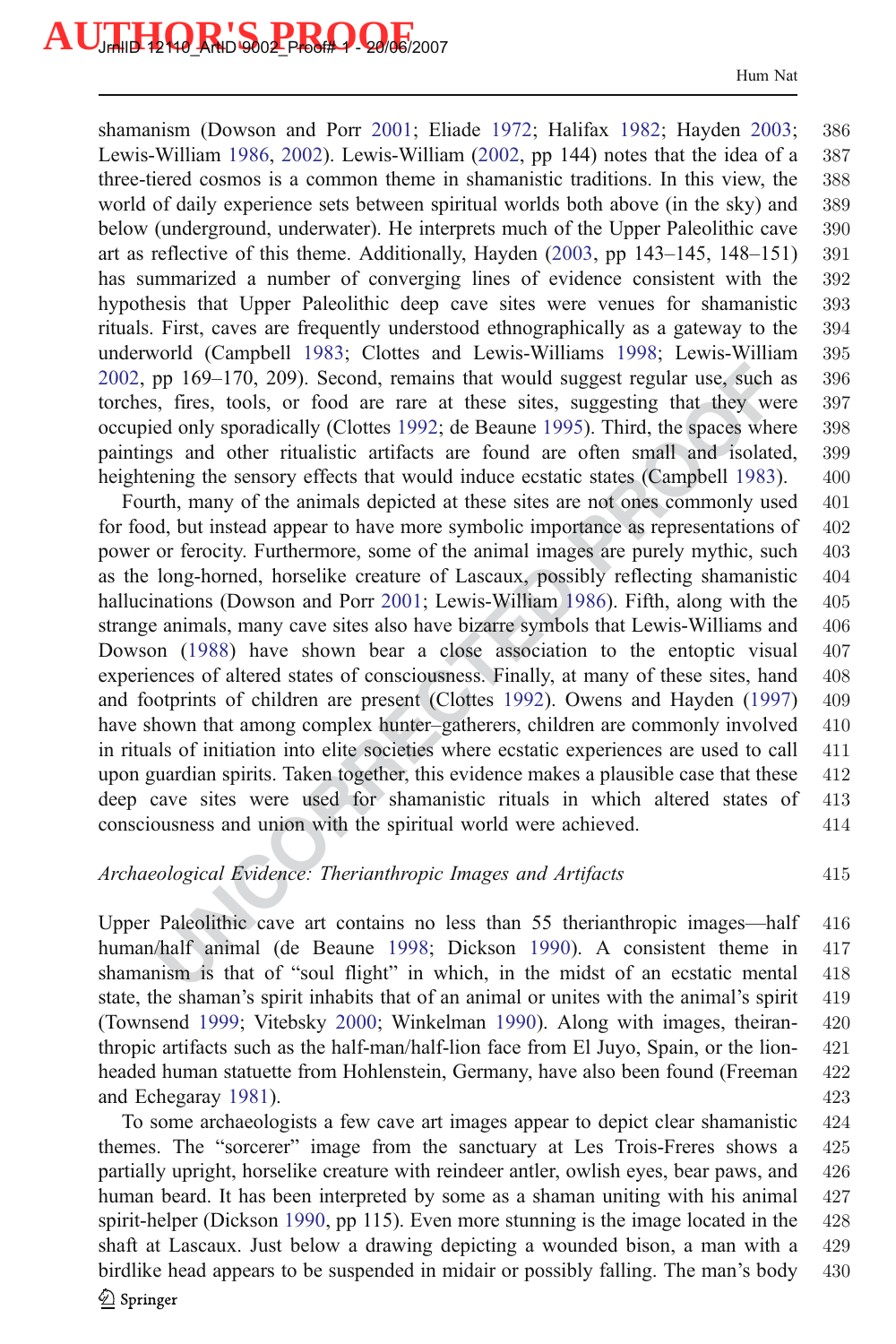Hum Nat

is rigid and he appears to have an erection. Adjacent to him is a bird perched upon a 431 staff. The fact that the man is sexually aroused suggests that he is not dead but, more 432 likely, in some highly emotional mental state. The birds, the staff, and a possible 433 depiction of hunting or conflict (the wounded bison) are all motifs associated with 434 shamanism that add credence to the notion that this is an ecstatic shaman in spiritual 435 transformation (Davenport and Jochim [1988;](#page-19-0) Dickson [1990](#page-19-0), pp 131–135). More 436 recent rock carvings from Siberia, provide further evidence of ancient shamanism. 437 These carvings, a few thousand years old, depict recognizable shamanistic 438 paraphernalia, including antlered headgear, costumes, and wood-frame drums 439 (Vitebsky [2000\)](#page-22-0). An image depicting a figure in the antlered headgear characteristic 440 of a shaman was recently found in the Fumane cave of northern Italy and dated to 441 around 35,000 BP, potentially pushing the origins of shamanism to the very onset of  $442$ the Upper Paleolithic (Balter [2000\)](#page-18-0). 443

#### The Social Role of the Shaman 444

annan was recently found in the Fumane cave of northern Italy and dated 35,000 BP, potentially pushing the origins of shamanism to the very onset per Paleolithic (Balter 2000).<br>
Cial Role of the Shaman<br>
naman's popular ima The shaman's popular image as a bizarre mystic often obscures his or her more 445 important social function. This function, however, has not been lost on those who 446 study shamanism carefully (Townsend 1999, pp 446, 450). Hultkrantz [\(1973](#page-20-0), pp 34) 447 puts the social aspect at the very core of his definition of the shaman: "a social 448 functionary who, with the help of guardian spirits, attains ecstasy in order to create a 449 rapport with the supernatural world on behalf of his group members." This rapport 450 can take many forms. For example, a shaman may be called upon prior to a 451 community embarking on an important activity, such as a hunt. The shaman may 452 enter the spirit of the hunted animals and try to convince them not to resist the 453 hunters, or the shaman may simply gather and report important information about 454 the animals' movements and attitudes. 455

The shaman may also be asked to relieve community suffering from such things 456 as a natural disaster, poor harvest, social discord, hunger, or illness. Individuals may 457 seek out the shaman when suffering from sickness or misfortune. In either situation, 458 the shaman's function is to communicate with the ancestors or spirits who may be 459 responsible for the perils being suffered. Often, the shaman finds that violations of 460 taboo have aroused supernatural anger (see below; also Burch and Csonka [1999](#page-18-0), 461 pp 59). By binding supernatural authority to the punishments incurred when taboos 462 are broken, the shaman reinforces group norms. Whatever the specific task, the good 463 shaman serves as an emissary to the supernatural world, intent on repairing or 464 enhancing the community's relationship to the supernatural and to each other—or, as 465 Vitebsky [\(2000](#page-22-0), pp 63) puts it, "The mystic is also a social worker." 466

Two examples highlight this. Rasmussen ([1929,](#page-21-0) pp 123–129) describes how a 467 famine-threatened Iglulik Inuit village in northern Canada enlisted a local shaman to 468 go on a spiritual journey to the (female) sea spirit Takanakapsaluk to find out why 469 the community's recent hunts were unsuccessful. Before the gathered community 470 and amid great drama and ritual, the shaman's journey commenced. Takanakapsaluk 471 informed the shaman that the sea's bounty was withheld from the village because of 472 their frequent violations of taboo. Upon the shaman's return, members of the 473 community arose, one after another, confessing their various transgressions. The 474 mass catharsis proved highly therapeutic as the session ended with a palatable spirit 475

2 Springer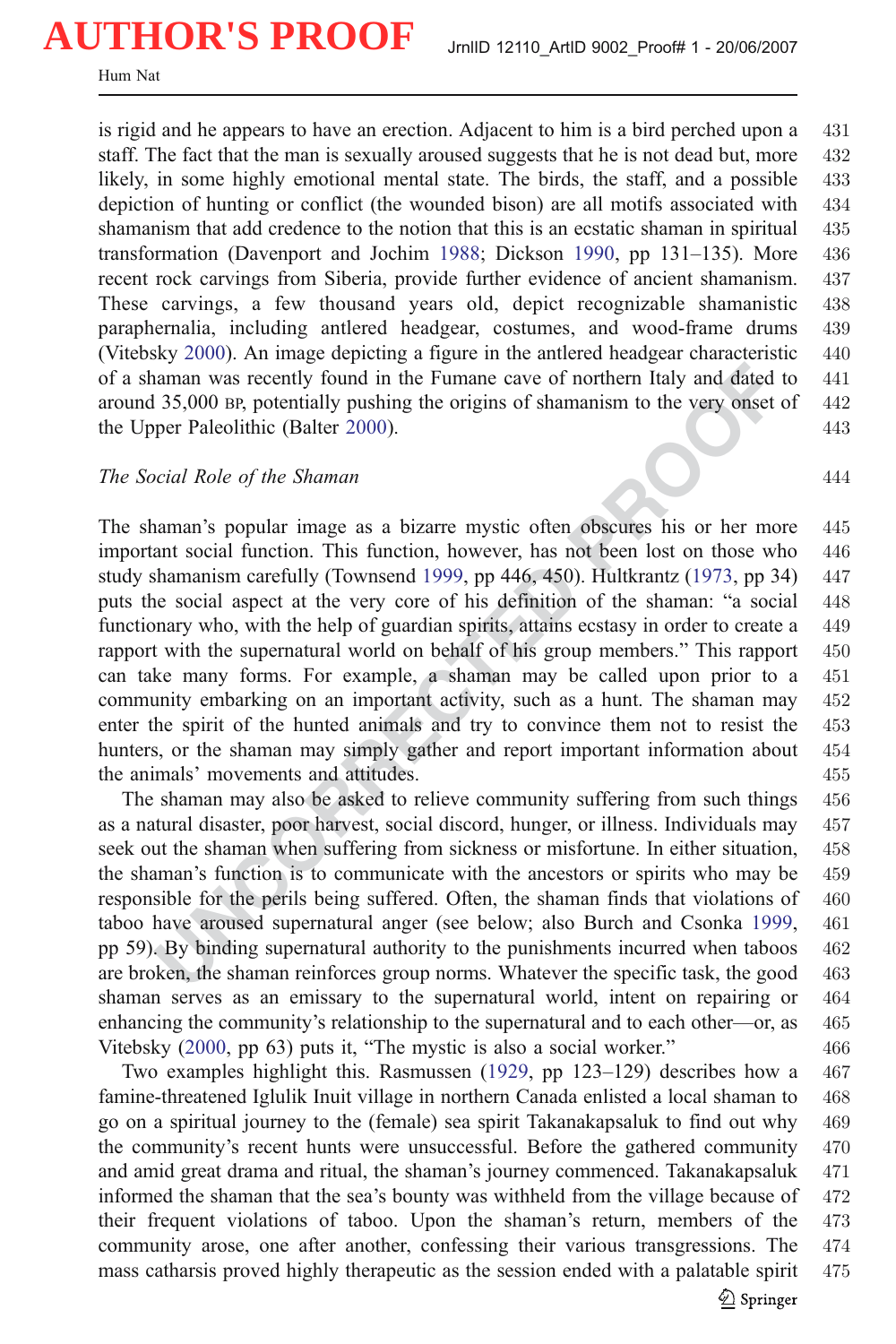of good will and optimism pervading throughout the community. Note in this 476 example how the sins of individuals, heretofore successfully hidden from the human 477 community, were brought to light through the shaman's intercession. Similar 478 examples of this sort have been noted among shamanistic rituals in Nepal, Korea, 479 and Japan (Townsend [1999](#page-22-0), pp 443). 480

Among the Sora of eastern India, the shaman's role is somewhat different. 481 Although the shaman (most are women) may intervene during a crisis, more often 482 she acts as a sundry intermediary in the community's ongoing dialogue with the 483 dead (Vitebsky [1993\)](#page-22-0). Shortly after death, a person's spirit is thought to be volatile, 484 causing mischief and mayhem among the living. Any illness or misfortune may be 485 blamed on the *sonum* or spirit of a recently departed friend or relative. Mourners 486 gather around a shaman, who calls upon the sonum so that it can be questioned 487 about its actions, motivations, and state of mind. These dialogues may persist for 488 weeks or even years as the living and the dead sort out their relationships. Often a 489 negotiated settlement is achieved: the sonum agrees to become a guardian spirit to a 490 child who is to bear his or her name. Though the shaman's role here is less dramatic, 491 its social significance is no less crucial. Since the social world involves the dead as 492 much as the living, the shaman is a vital thread linking the two-maintaining, 493 repairing, and transforming the social bonds. 494

#### Animal and Natural Spirits 495

I on the *sonum* or spirit of a recently departed friend or relative. Mourne around a shaman, who calls upon the sonum so that it can be questions at set one, motivations, and state of mind. These dialogues may persist fo The belief in a spiritual force pervading all of nature is common among hunter– 496 gatherers (Guenther 1999, pp 426; Harvey 2000). Powerful animal spirits play a 497 prominent role in the art, myths, and religious beliefs of many traditional people, 498 such as Australian Aborigines, Inuits, the Ainu, many native North and South 499 American tribes, South African Bushmen, and the Jahai of Malaysia (Hayden [2003](#page-20-0), 500 pp 105–106; Hultkrantz 1967, 1994; Van Der Sluys 1999, pp 310). Some exceptions 501 and variations are documented, however. Though Aka Pygmies believe in animal 502 spirits, neither Mbuti nor Baka Pygmies do (Sawada [2001\)](#page-22-0). Instead, Baka Pygmies 503 believe in anthropomorphized "game spirits," while the Mbuti see the entire forest as 504 a living spirit (Boyer 2001, pp 69).  $505$ 

#### Archaeological Evidence 506

Evidence for possible animal cults takes a number of forms in the archaeological 507 record of the Upper Paleolithic. First, Upper Paleolithic cave art contains thousands 508 of animal depictions, including the therianthropic and mythic images mentioned 509 earlier. In some instances the arrangement of animals suggests a segregation into 510 masculine and feminine motifs (Leroi-Gourhan [1968](#page-20-0)). Second, at both Les Trois- 511 Freres and Chauvet caves there are chambers that appear to be dedicated to specific 512 animals (or animal spirits). The Lion Chapel at Les Trois-Freres contains a large 513 feline mural along with the remains of a fire surrounded by apparently deliberately 514 placed bones (Begouen and Clottes 1986–[1987\)](#page-18-0). In the bear chamber at Chauvet 515 Cave a bear skull was carefully placed atop a large limestone block. Below the block 516 are the remains of a fire and more than 30 other bear skulls that seem to be 517 intentionally placed (Chauvet et al. [1995](#page-18-0), pp 42). 518

 $\textcircled{2}$  Springer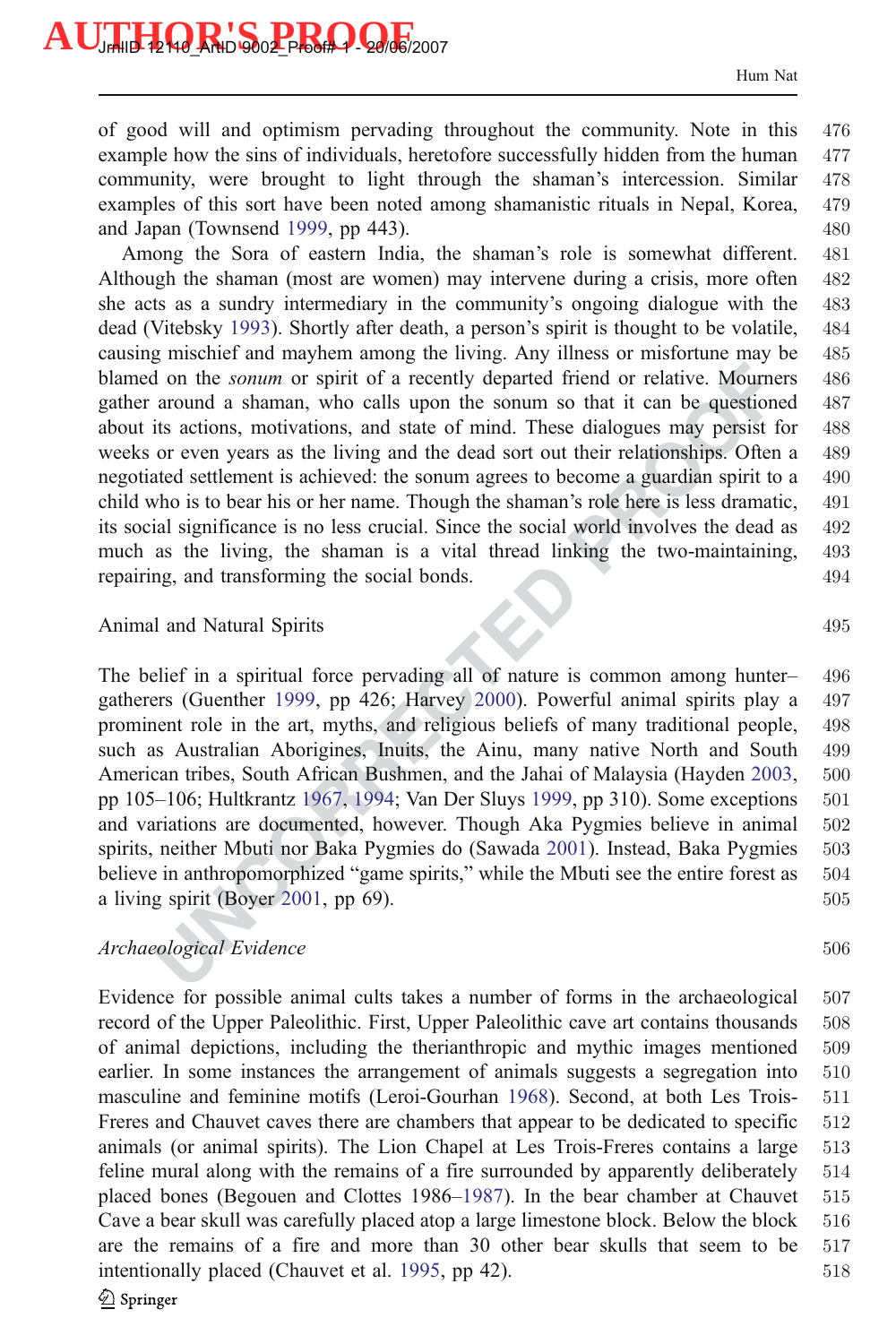Hum Nat

JrnlID 12110\_ArtID 9002\_Proof# 1 - 20/06/2007

Third, at the Dolni Vestonice site, fragments of clay-baked animal forms dated to 519 around 23,000 BP were uncovered that seem designed to explode when heated 520 (Vandiver et al. [1989](#page-22-0)). Hayden ([2003,](#page-20-0) pp 134) argues that they were probably used 521 in a ritual associated with the celebration of animal spirits. Taken together, this 522 evidence has compelled many investigators to argue that animal and other natural 523 spirits played a prominent role in Upper Paleolithic religious practices (Bahn and 524 Vertut [1988;](#page-17-0) Clottes and Lewis-Williams [1998;](#page-18-0) Leroi-Gourhan [1968](#page-20-0)). 525

#### The Spirits as Social Players 526 and the Spirits as Social Players 526

As with the ancestors, natural and animal spirits serve as an extension of the human 527 social world. The spirits are social players whose interests and concerns must be 528 considered in the activities of the living, especially activities that involve the 529 utilization of natural resources. Individual exploitation of natural resources can be 530 reduced by cultural prohibitions. These prohibitions can be made even more 531 effective if buttressed by supernatural authority.  $532$ 

h the ancestors, natural and animal spirits serve as an extension of the hums<br>world. The spirits are social players whose interests and concerns must l<br>ered in the activities of the living, especially activities that invol For example, in many hunting–gathering societies, hunting is not just a subsistence 533 activity, but a sacred reciprocal exchange between intentional social actors (Atran 534 [2002](#page-17-0), pp 226–227; Bird-David 1999, pp 257; Brightman [1993](#page-18-0), pp 2, 103, 187; Eder 535 [1999](#page-19-0), pp 296; Worl 1999, pp 63). The prey must be persuaded to give up its body to 536 the hunter, and the hunter must perform proper rituals so the animal's spirit can be 537 returned to the earth (Connors 2000; Hallowell 1975; de Waal Malefijt [1968\)](#page-22-0). 538 Related to this is the widespread concept of a "master of animals"—an ultimate 539 animal spirit that guards nature against human exploitation and ensures the continual 540 supply of animals through reincarnation (Brightman [1993,](#page-18-0) pp 91–93; Hultkrantz 541 [1967](#page-20-0), pp 59; Reichel-Dolmatoff 1978, pp 291–292). Hultkrantz ([1967,](#page-20-0) pp 59) claims 542 that this notion is "extensive" among native peoples in South America and "extremely 543 common" in North America. Similar concepts are found among Efe Pygmies in central 544 Africa, the Chenchu and Paliyan of southern India, and the Batak of the Phillipines 545 (Bird-David 1999, pp 257; Eder 1999, pp 296; Gardner [1999](#page-19-0), pp 264; Sawada 546 [2001](#page-22-0)). Additionally, reference to a "master (or mistress) of animals" deity can be 547 found in Minoan and Mycenaean mythologies (Nilsson [1950](#page-21-0)). Waste and sacrilege 548 angers this master spirit, who may withhold resources from offending humans (as 549 the earlier example involving the Iglulik sea goddess Takanakapsaluk highlighted). 550

Bringing nature into the human social sphere can exert a constraining effect on how 551 humans utilize natural resources. For example, the Itza' Maya of the Guatemalan 552 lowlands regard the forest and its resources not as objects to be managed or exploited, 553 but as intentional players in a social game of reciprocity (Atran et al. [2002,](#page-17-0) [1999](#page-17-0); see 554 also Atran [2002,](#page-17-0) pp 219–227, 271–273). They believe that spirits actively protect the 555 forest's animals and products and that improper behavior toward the forest angers 556 these spirits, bringing retribution to the violator. In comparison with other groups 557 utilizing the forest's resources, the Itza's practices prove to be less destructive and 558 more sustainable. Brightman [\(1993](#page-18-0), pp 76, 110, 186) documented a similar 559 orientation among the Rock Cree of northern Manitoba and Saskatchewan. 560

Although the role of indigenous spiritualism as a specific mechanism for 561 successful resource management has been subject to debate (e.g., Alvard [1994;](#page-17-0) 562 Brightman [1993](#page-18-0), pp 281–291; Connors [2000](#page-18-0); Nelson [1993;](#page-21-0) Stearman [1994\)](#page-22-0), there 563

2 Springer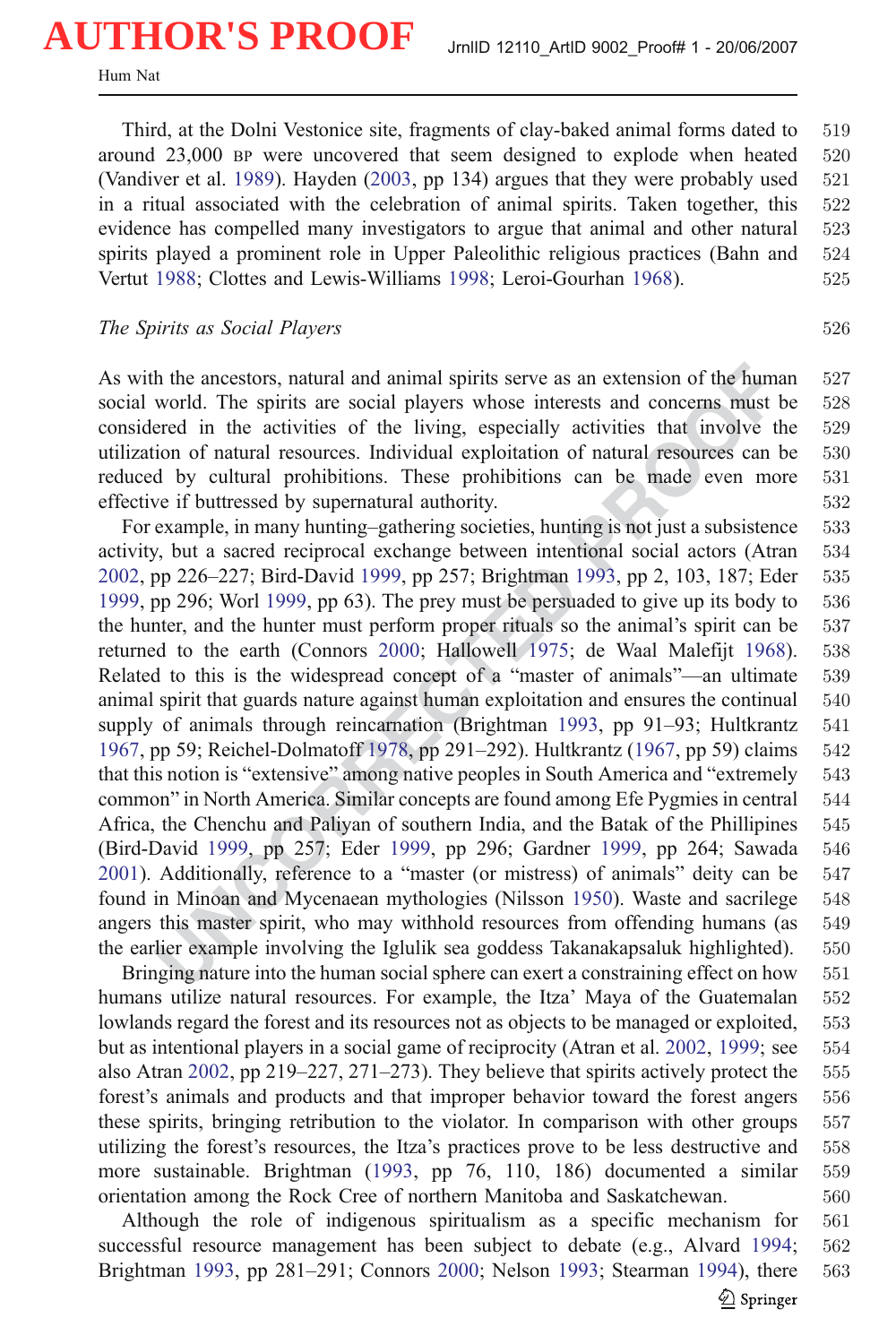are compelling examples showing that a shared religious orientation toward the land 564 can be effective in getting competing communities to cooperate over collective 565 resources. For example, religious ritual was central to the fishing practices of the 566 Native Americans of the upper Klamath River of northwestern California. They 567 addressed the technical problem of managing a critical resource (salmon) among 568 competing groups *ritualistically*.  $569$ 

Sacred ritual marked the beginning and extent of the harvesting season so that no 570 single group could dominate the resource at another's expense. No fishing was 571 permitted until all the proper rituals were completed, and violations aroused the anger 572 of both those conducting the rituals and the supervising spirits. Violators suffered the 573 spirits' wrath, thought to be manifest in "bad luck" and a poor catch. So seriously were 574 these beliefs taken that, as the rituals were conducted, people left the riverbank for the 575 surrounding mountain slopes so as to avoid the sacrilege of even gazing on the fires 576 built to cook the first salmon (Connors [2000;](#page-18-0) Swezey and Heizer 1993).  $\sim$  577

Recent analyses indicate that the Northwest Coast Indians had the skill, technical 578 capacity, and appetite to decimate the Klamath Valley fish stocks but were culturally 579 inhibited from doing so (Bunting [1997](#page-18-0); Connors [2000,](#page-18-0) pp 146). Today, 30 species of 580 salmon, including those of the Klamath, are on the endangered species list. 581 Ironically, current laws governing fishing are similar to the proscriptions practiced 582 by the Northwest Coast Indians, but the sacred orientation to the land is gone. 583 (Conversely, where secular laws have been more successful, it is likely that visible 584 enforcement has created the impression of a vigilant, ever-watchful government.) 585

wrath, thought to be manifest in "bad luck" and a poor catch. So seriously we<br>deliefs taken that, as the rituals were conducted, people left the riverbank for the<br>diding mountain slopes so as to avoid the sarellege of eve Halfway around the globe, on the island of Bali, another example of a ritual 586 solution to a resource management problem can be found. For centuries the native 587 Balinese have grown rice on steep, terraced hilltops, sharing the water that flowed 588 down the mountainside by diverting it from the main stream to the fields of different 589 communities (or *subaks*). But how can one prevent those upstream from diverting all 590 the water, leaving none for those downstream? This challenge is further complicated 591 by the need to seasonally rotate fallow and active fields among the competing 592 subaks. This organizational nightmare was managed effectively for centuries by the 593 water temple system. The Balinese constructed temples honoring local deities at 594 each branch in the downstream flow (Lansing 1991). The temples operated 595 hierarchically, in that as one moved upstream the number of communities served 596 by that temple increased, as did the generality of the deity (i.e., more people worship 597 that deity). At the summit was the massive temple of Dewi Danu, the goddess of all 598 the waters. Each temple was a meeting place and policy-setting center for the groups 599 served by the diverted waters originating at that point. Disputes at one level could be 600 taken up to the next level for resolution, with the high priest of Dewi Danu serving 601 as the ultimate authority. Temple priests combined the technical knowledge of 602 irrigation and rice cultivation with the metaphysical authority granted only to clerics. 603

In an attempt to increase productivity, the government recently sought to replace 604 the water temple system with more modern practices and bureaucratic oversight. The 605 results were disastrous (Lansing [1991](#page-20-0), pp 124). Secular authority worked no better 606 for the Roman aqueduct system. According to the ancient historian Frontinus, public 607 water flows were often brought to a standstill because of landowners illegally 608 diverting resources to "water their gardens" (Frontinus [1961,](#page-19-0) pp 405). Neither 609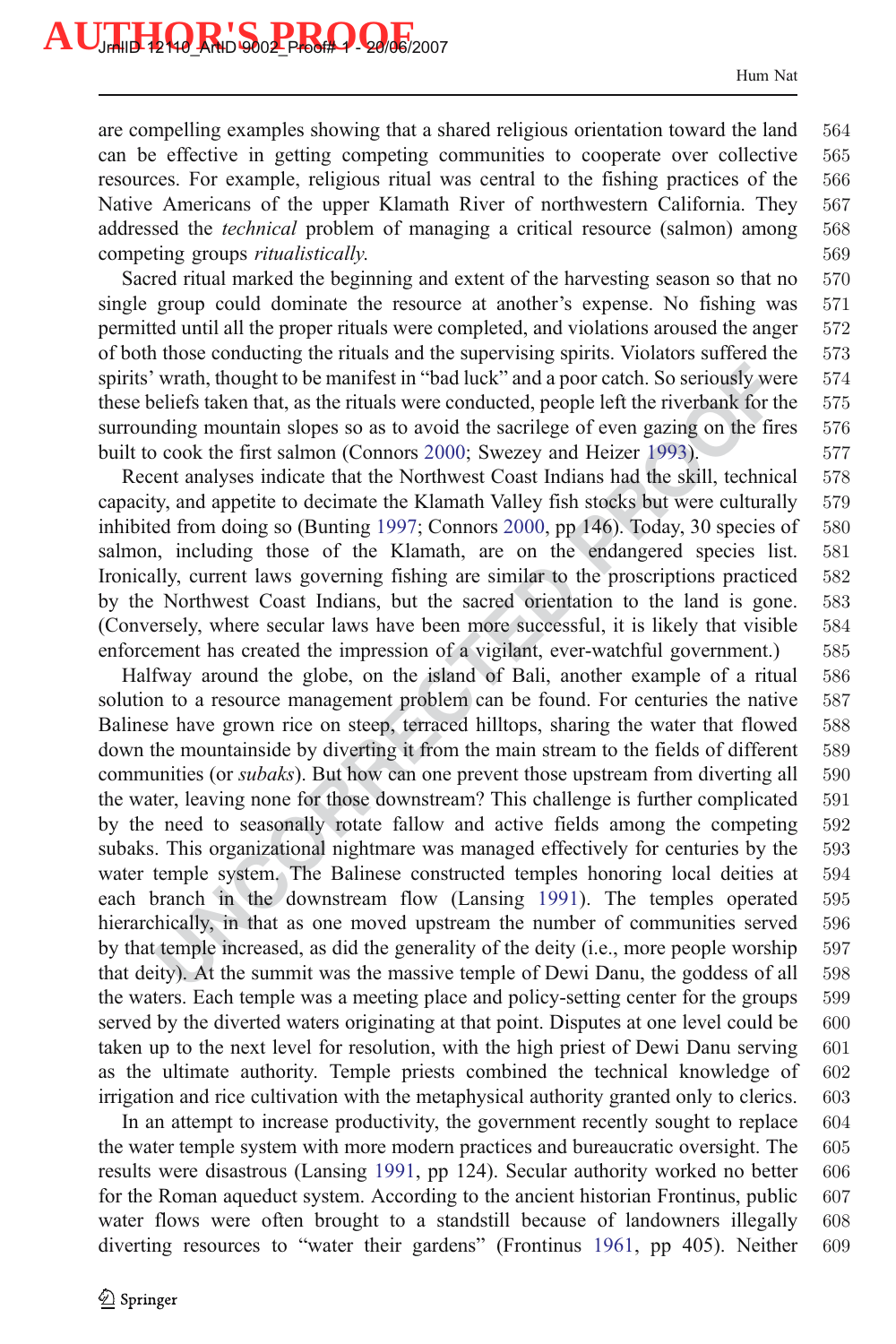Hum Nat

modern technology nor secular Roman law accomplished what the Bali water temple 610 system did for centuries: ensure cooperation over a shared resource. 611

Religious ritual often targets utilitarian concerns (Walker [2001](#page-22-0)). Nearly 40 years 612 ago, Roy Rappaport [\(1968](#page-21-0)) described how religious ritual constructively regulated 613 inter-community conflict as well as other social, economic, and ecological factors 614 among the Maring-speaking peoples of central New Guinea. The Klamath River and 615 Bali examples amplify his original observations. Human cooperation often benefits 616 when nature is viewed as an intentional social player. 617

#### **Conclusion** 618

**Example 15**<br> **Example 15**<br> **Example 16**<br> **Example 16**<br> **Example 16**<br> **Example 16**<br> **Example 16**<br> **Example 16**<br> **Example 16**<br> **Example 16**<br> **Example 16**<br> **Example 16**<br> **Example 16**<br> **Example 16**<br> **Example 16**<br> **Example 16** To summarize: the first evidence for three of religion's most ancient traits (ancestor 619 worship, shamanism, and animal and natural spirits) emerges in the Upper 620 Paleolithic coincident with a dramatic advance in the human social world. These 621 traits extend the human social world into the supernatural. Social scrutiny is an 622 effective means of engendering prosocial behavior in humans. Supernaturalizing 623 social life, by including ancestors, gods, and spirits as ever-vigilant and responsive 624 social players, forced our ancestors to be more cooperative and socially responsible 625 than they might otherwise have been. 626

The deepest roots of religion are entangled in the same social machinery that 627 regulates all group living: concerns over cheating, reputation-building, reciprocity, 628 fear of punishment, and the self-censoring effects of the social "eye." In our 629 ancestral past, groups whose members used their religious imagination to construct a 630 supernatural element to social life may have reaped a fitness advantage by expending 631 less energy policing their members for insidious individualism. [Atran ([2002,](#page-17-0) pp 632 278–279) has speculated along similar lines.] 633

Current Evidence and Future Tests 634

From this model a number of potential avenues for testing emerge. First, this paper 635 has identified three ancient traits of religion and built a case for their role in the 636 evolution of human cooperation through the mechanism of supernaturalizing social 637 scrutiny. This model could be used to predict that other potential ancient traits, such 638 as sacrificial rituals or totemism, would serve the same function. Totemism, for 639 example, is complex but often carries with it the notion of a "guardian spirit" that 640 guides and regulates individual behavior (Hultkrantz [1967,](#page-20-0) pp 66–83). Furthermore, 641 the current paper has focused on the emergence of religion in the Upper Paleolithic 642 in Europe. Archaeological evidence from Africa indicates a more incremental 643 emergence of human culture and behavior (McBrearty and Brooks [2000](#page-21-0)). Consistent 644 with the Upper Paleolithic in Europe, this model would predict that the earliest 645 evidence of religion in the African archaeological record would be associated with 646 increased social complexity and population densities. 647

This model also allows predictions about the evolution of religion. Specifically, 648 even as religion evolves and changes, notions pertaining to the supernatural's interest 649 in and monitoring of human behavior will be conserved. Although more in-depth 650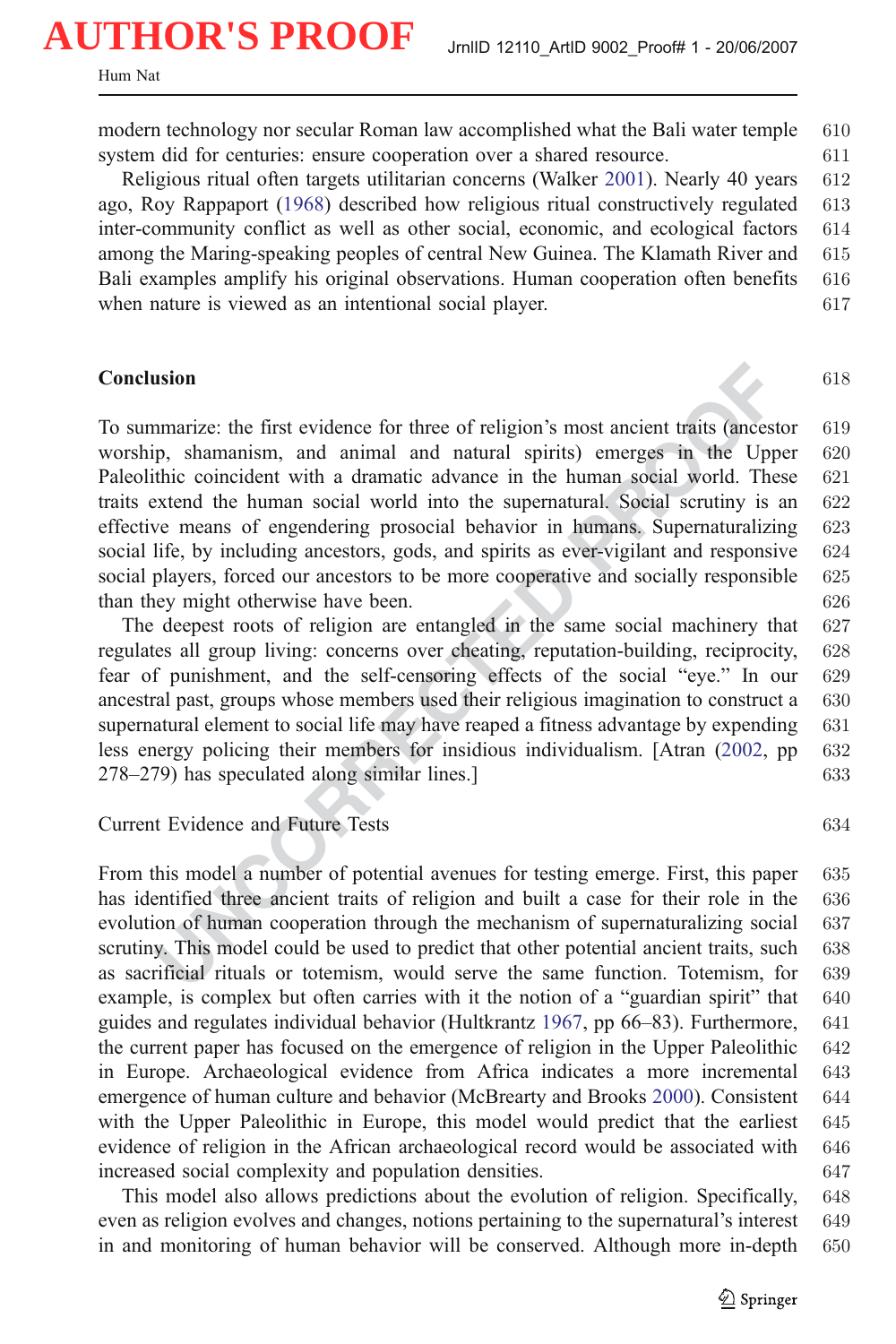analyses are certainly required, a cursory look at the history of religion would seem 651 to offer support for this hypothesis. For example, while monotheism (a relatively 652 recent religious innovation) disposes with the idea of watchful animal or ancestral 653 spirits, it strongly embraces the notion of an omniscient, omnipresent God (and 654 seems not to discourage the idea of patron saints or guardian angels). 655

If religion's deepest roots are planted in the soil of social cooperation, then we 656 might expect that groups bound by religion are more stable and cohesive than 657 comparable secular groups. Sosis ([2000;](#page-22-0) Sosis and Bressler [2003](#page-22-0)) has already 658 provided evidence of this in his comparisons of the longevity of religious versus 659 secular communes. In each year of their existence, religious communes were about 660 four times more likely to survive relative to their secular counterparts. Furthermore, 661 Stolle [\(2001](#page-22-0)) found that church groups exhibited higher levels of intra-group trust 662 and commitment relative to other social groups, such as parent groups and bowling 663 leagues. The additional (and to my knowledge as yet untested) prediction under this 664 model is that members of religious communities avoid divisive individualistic 665 behaviors because of their belief in "supernatural monitoring." 666

This model would also predict a relationship between social adjustment and 667 religious activity, especially among the young. Studies have documented that 668 religiosity is correlated with decreasing social deviance among adolescents (Jang and 669 Johnson 2001; Merrill et al. 2001). A further prediction from this model would be 670 that what lies at the source of this relationship is not necessarily religious doctrines, 671 but the social elements of religion—that is, being actively involved in a community 672 where human and supernatural scrutiny are being brought to bear to reinforce 673 behavioral demands. 674

mes more likely to survive relative to their secular counterparts. Furthermot (2001) found that church groups exhibited higher levels of intra-group ture minimum trelative to other social groups, such as parent groups and Developmental psychology provides further supportive evidence for this model. 675 While animistic and teleological thinking (thinking the wind is alive or the sun 676 shines to keep us warm) is well-documented among children (Keil [1979;](#page-20-0) Laurendeau 677 and Pinard 1962; Piaget 1933), recent studies have found that children extend 678 teleological thinking to artifacts and natural inanimate objects (such as chairs and 679 rocks). Children appear to be "intuitive theists," naturally predisposed to interpreting 680 the world as the intentional result of a designing deity (Barrett et al. [2001](#page-18-0); Bering 681 [2004](#page-18-0); Evans 2001; Kelemen 2003, 2004). That these findings hold among British 682 children argues against the notion that they are merely the result of the ambient 683 religiosity of American culture (Kelemen 2003, 2004). Even more intriguing is that a 684 child's understanding of God's mental states actually precedes that of other social 685 agents. God (as opposed to parents or other humans) is uniquely understood as 686 omniscient and in possession of strategically important information about intentions 687 and motivations (Barrett et al. [2001;](#page-18-0) Boyer [2001](#page-18-0)). Consistent with the expectations 688 of the current model, this research suggests that children are naturally prepared to 689 embrace a social world that includes attentive supernatural agents. 690

Another avenue of testing concerns the implicit constraints on people's mental 691 representations of supernatural entities. Though people claim that God is omniscient 692 and omnipresent, they often describe him as having limited attentional capacities, 693 such as saying that God would handle two simultaneously unfolding crises 694 sequentially based on need (first saving a man's life and then helping a woman 695 find her purse; Barrett [1998;](#page-18-0) Barrett and Keil [1996](#page-18-0)). Furthermore, Bering [\(2002](#page-18-0)) 696 provides evidence that our representations of supernatural agents are often implicitly 697  $\textcircled{2}$  Springer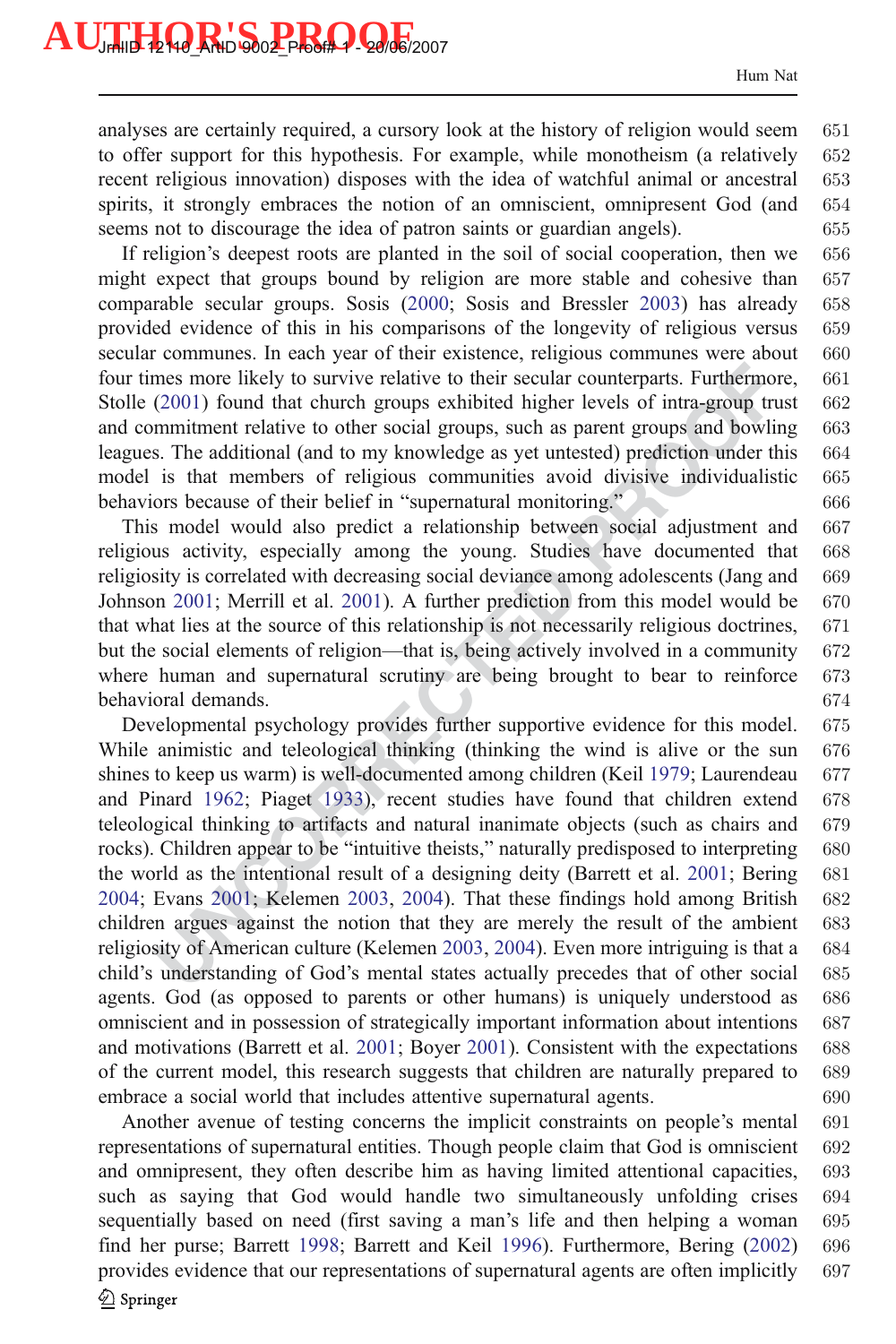<span id="page-17-0"></span>Hum Nat

constrained by our experience. Since omniscience and unlimited attentional 698 capacities are beyond our experience, we have difficulty successfully incorporating 699 these notions into our God concept. 700

This model would predict that the constraints operating on our supernatural 701 representations are not just experiential but, more specifically, relational. In other 702 words, we represent supernatural agents with whom we can relate. As Lohmann 703 ([2003b\)](#page-21-0) has vividly described in his account of religious conversion, adopting a new 704 religion is primarily the establishment of a new relationship with imagined 705 supernatural agents and only secondarily the adoption of a new set of doctrines. 706 Thus, the reason why we envision God as doing one thing at a time is because that is 707 how we expect a good relational partner to behave (when he's paying attention to me 708 he's paying attention to only me). Furthermore, we envision spirits as knowing things, 709 not just because we can't imagine otherwise, but because we need them to know things 710 if we are to relate to them. They know things that are relationally relevant (that we 711 envy Fred his new car, not that conventional physics breaks down in black holes).  $712$ 

e expect a good relational partner to behave (when he's paying attention to nying attention to only me). Furthermore, we envision spirits as knowing thing the because we not 't imagine othewise, but because we need them to This emphasis on the relational qualities of supernatural agents is in keeping with 713 Horton's [\(1960](#page-20-0)) observation that the God–person relationship exists on a continuum 714 of manipulation (where people seek benefits of health or wealth) to communion 715 (where people seek emotional intimacy). In modern societies where material and 716 health benefits are increasingly accessible from society itself, religion becomes more 717 about communion than manipulation. Following Horton, the current model would 718 predict that religion in modern societies emphasizes communion over manipulation. 719 The relative success of charismatic movements (in comparison to established 720 churches) in largely secular societies is generally consistent with this prediction (see 721 Bruce 2001, pp 70–71, 167–185). 722

If these and other tests continue to provide support for this model, then one might 723 think of humanity as embarked on a grand post-enlightenment experiment to see if a 724 more naturalistic and narrower conception of the social world is, in fact, more adaptive. 725

Acknowledgements The author thanks Dr. Jane Lancaster, James Myers, and two anonymous reviewers 726 for their thoughtful critiques of the manuscript. 727

#### References 729

| Alexander, R. (1987). The biology of moral systems. New York: Aldine de Gruyter.                                  | 730                  |
|-------------------------------------------------------------------------------------------------------------------|----------------------|
| Alcorta, C. S., & Sosis, R. (2006). Ritual, emotion, and sacred symbols: The evolution of religion as an          | 731                  |
| adaptive complex. <i>Human Nature</i> , 17, 323–359.                                                              | 732                  |
| Alvard, M. S. (1994). Conservation by native peoples: Prey choice in a depleted habitat. <i>Human Nature</i> , 5, | 733                  |
| $127 - 154$ .                                                                                                     | 734                  |
| Atran, S. (2002). <i>In gods we trust</i> . Oxford: Oxford University Press.                                      | 735                  |
| Atran, S., Medin, D., Lynch, E., Vapnarsky, V., Ucan Ek', E., Coley, J., et al. (2002). Folkecology,              | 736                  |
| cultural epidemiology, and the spirit of the commons: A garden experiment in the Maya Lowlands,                   | 737                  |
| 1991–2001. Current Anthropology, 43, 421–450.                                                                     | 738                  |
| Atran, S., Medin, D., Ross, N., Lynch, E., Coley, J., Ucan Ek', E., et al. (1999). Folkecology and                | 739                  |
| commons management in the Maya Lowlands. Proceedings of the National Academy of Sciences of                       | 740                  |
| the United States of America, 96, 7598-7603.                                                                      | 741                  |
|                                                                                                                   | $\rightarrow$ $\sim$ |

Bahn, P., & Vertut, J. (1988). *Images of the ice age*. Leicester: Windward. 742<br>Balée W (1999). Siriono Jn R. B. Lee & R. Daly (Eds.). *The Cambridge encyclopedia of hunters and* 743 Balée, W. (1999). Siriono. In R. B. Lee & R. Daly (Eds.), *The Cambridge encyclopedia of hunters and* 743 *patherers* (pp. 105–109). Cambridge: Cambridge University Press. 744 gatherers (pp. 105–109). Cambridge: Cambridge University Press.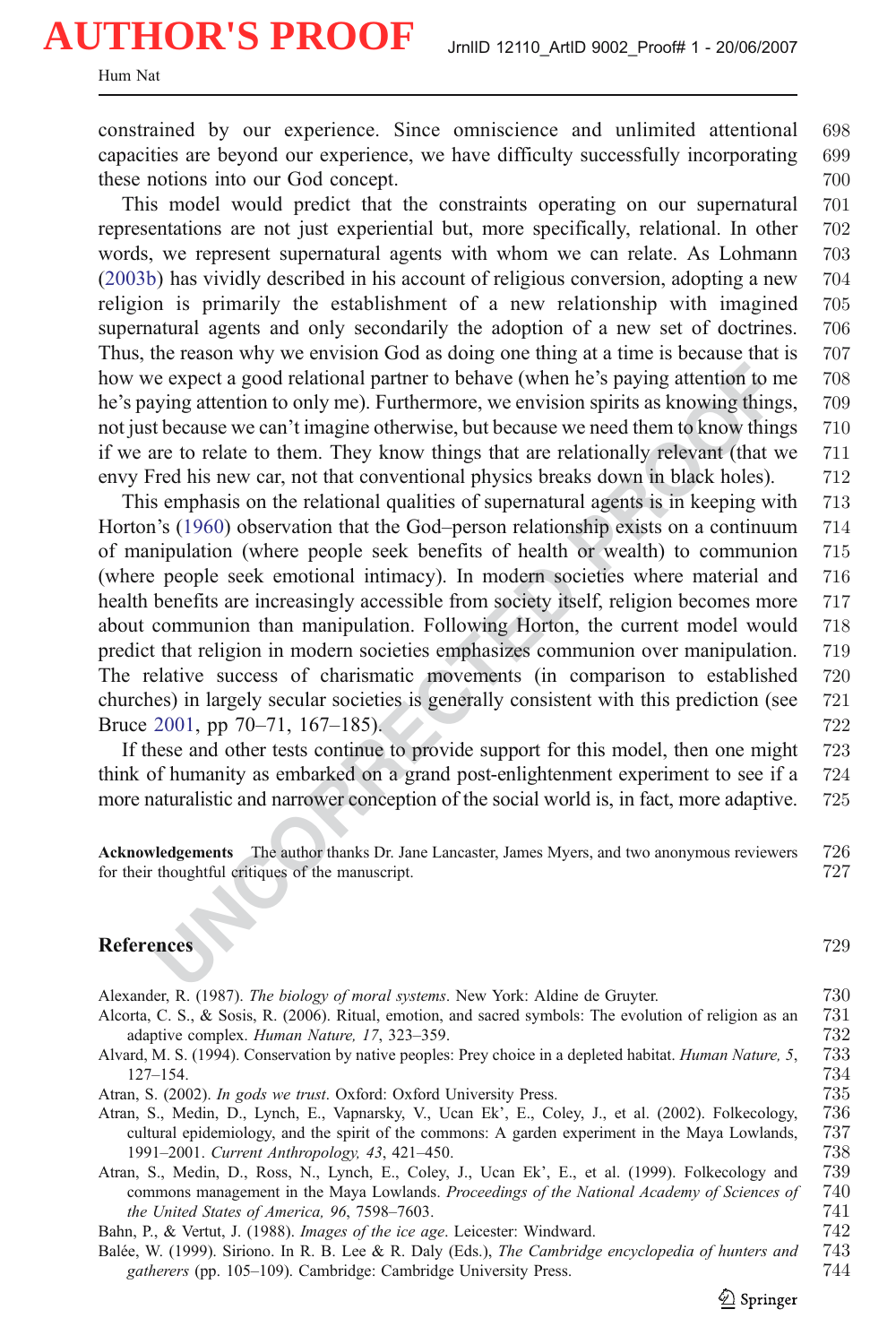Q1

<span id="page-18-0"></span>1, e., a. Colus, 3. (1960–1967): Le gianti enim des tous-rietes. Analytaes Nationales, 16-1, (2002). Intuitive conceptions of deal agents' minis. The natural foundations of deal and and analytic orientation of deal agents Balter, M. (2000). Paintings in Italian cave may be oldest yet. Science, 290, 419–421. <sup>745</sup><br>Barrett, J. L. (1998). Theological correctness: Cognitive constraints and the study of religion. *Method and* 746 Barrett, J. L. (1998). Theological correctness: Cognitive constraints and the study of religion. Method and Theory in the Study of Religion,  $11$ , 325–339.  $747$ Barrett, J. L. (2000). Exploring the natural foundations of religion. Trends in Cognitive Sciences, 4, 29–34. 748 Barrett, J. L., & Keil, F. C. (1996). Anthropomorphism and God concepts: Conceptualizing a non-natural 749 entity. Cognitive Psychology, 31, 219–247. Barrett, J. L., Richert, R., & Driesenga, A. (2001). God's beliefs versus mother's: The development of 751 non-human agent concepts. *Child Development*, 72, 50–65. 752 Baumeister, R. F., & Tice, D. M. (1984). Role of self-presentation and choice in cognitive dissonance 753 under forced compliance: Necessary or sufficient causes? Journal of Personality and Social 754  $Psychology, 46, 5–13.$  755 Beatty, A. (1999). Varieties of Javanese religion. Cambridge: Cambridge University Press. 756 Begouen, R., & Clottes, J. (1986–1987). Le grand felin des trois-freres. Antiquites Nationales, 18–19, 757 109–113. 758 Bering, J. (2002). Intuitive conceptions of dead agents' minds: The natural foundations of afterlife beliefs 759 as phenomenological boundary. Journal of Cognition and Culture, 2, 263–308.  $\sim$  760 Bering, J. (2004). The evolutionary history of an illusion: Religious causal beliefs in children and adults. 761 In B. J. Ellis & D. F. Bjorklund (Eds.), Origins of the social mind (pp. 411-437). New York: Guilford 762 Press. 763 Berndt, R. M., & Berndt, C. N. (1964). The world of the first Australians. Chicago: University of Chicago 764 Press. 765 Bingham, P. M. (1999). Human uniqueness: A general theory. Quarterly Review of Biology, 74, 133–169. 766 Bird-David, N. (1999). Nayaka. In: R. B. Lee & R. Daly (Eds.), The Cambridge encyclopedia of hunters 767 and gatherers (pp. 257–260). Cambridge: Cambridge University Press.  $768$ Boehm, C. (1999). *Hierarchy in the forest*. Cambridge: Harvard University Press. 769 Boehm, C. (2000). Conflict and the evolution of social control. Journal of Consciousness Studies, 7, 770 79–101. 771 Boyd, R., Gintis, H., Bowles, S., & Richerson, P. J. (2003). The evolution of altruistic punishment. 772 Proceedings of the National Academy of Sciences of the United States of America, 100, 3531–3535. 773 Boyer, P. (2001). *Religion explained*. New York: Basic Books. 774 Brightman, R. A. (1993). Grateful prey: Rock cree human–animal relationships. Berkeley: University 775 of California Press. 776 Bruce, S. (2001). God is dead: Secularization in the west. London: Blackwell. 777 Bunting, R. (1997). The pacific raincoast: Environment and culture in an American Eden, 1770–1900. 778 Lawrence: University of Kansas Press.<br>
ch, E. S., & Csonka, Y. (1999). Caribou Inuit. In R. B. Lee & R. Daly (Eds.), *The Cambridge* 780 Burch, E. S., & Csonka, Y. (1999). Caribou Inuit. In R. B. Lee & R. Daly (Eds.), The Cambridge 780 encyclopedia of hunters and gatherers (pp. 56–60). Cambridge: Cambridge University Press. 781 encyclopedia of hunters and gatherers (pp. 56–60). Cambridge: Cambridge University Press. Burnham, T., & Hare, B. (2007). Engineering human cooperation: Does involuntary neural activation 782 increase public goods contributions in adult humans? *Human Nature* (in press). 783 increase public goods contributions in adult humans? *Human Nature* (in press). Buss, A. H. (1980). Self-consciousness and social anxiety. San Francisco: W. H. Freeman. 784 Butzer, K. W. (1971). *Environment and archaeology*. Chicago: Aldine Atherton. 785 Calvin, W. H. (1993). The unitary hypothesis: A common neural circuitry for novel manipulations, 786 language, plan-ahead, and throwing. In K. R. Gibson & T. Ingold (Eds.), Tools, language, and 787 cognition in human evolution (pp. 230–250). Cambridge: Cambridge University Press. 788 Campbell, J. (1969). The masks of God: Primitive mythology. New York: Penguin Books. Campbell, J. (1983). The way of animal powers. Historical atlas of world mythology (vol. 1). San 790 Francisco: Harper and Row. 791 Chauvet, J., Deschamps, E. B., & Hillaire, C. (1995). La grotte chauvet. Paris: Seuil. 792 Clottes, J. (1992). L'archaeologie des grottes ornees. La Recherche, 239(23), 52–61. 793 Clottes, J., & Lewis-Williams, D. (1998). The shamans of prehistory: Trance and magic in painted caves. 794 New York: Abrams Press. 795 Cohen, D., & Vandello, J. (2001). Honor and "faking" honorability. In R. Nesse (Ed.), *Evolution and the* 796 *capacity for commitment* (pp. 163–185). New York: Russell Sage Foundation. 797 capacity for commitment (pp. 163-185). New York: Russell Sage Foundation. Conklin, B. A. (2001). Consuming grief: Compassionate cannibalism in an amazonian society. Austin: 798 University of Texas Press. 799 Connors, S. M. (2000). Ecology and religion in karuk orientations toward the land. In G. Harvey (Ed.), 800 Indigenous religions (pp. 139–151). London: Cassell. 801 789 QZ

Dahlberg, A. A., & Carbonell, V. M. (1961). The dentition of the magdalenian female from Cap Blanc, 802 France. *Man*, 61, 49–50. 803

 $\hat{\underline{\otimes}}$  Springer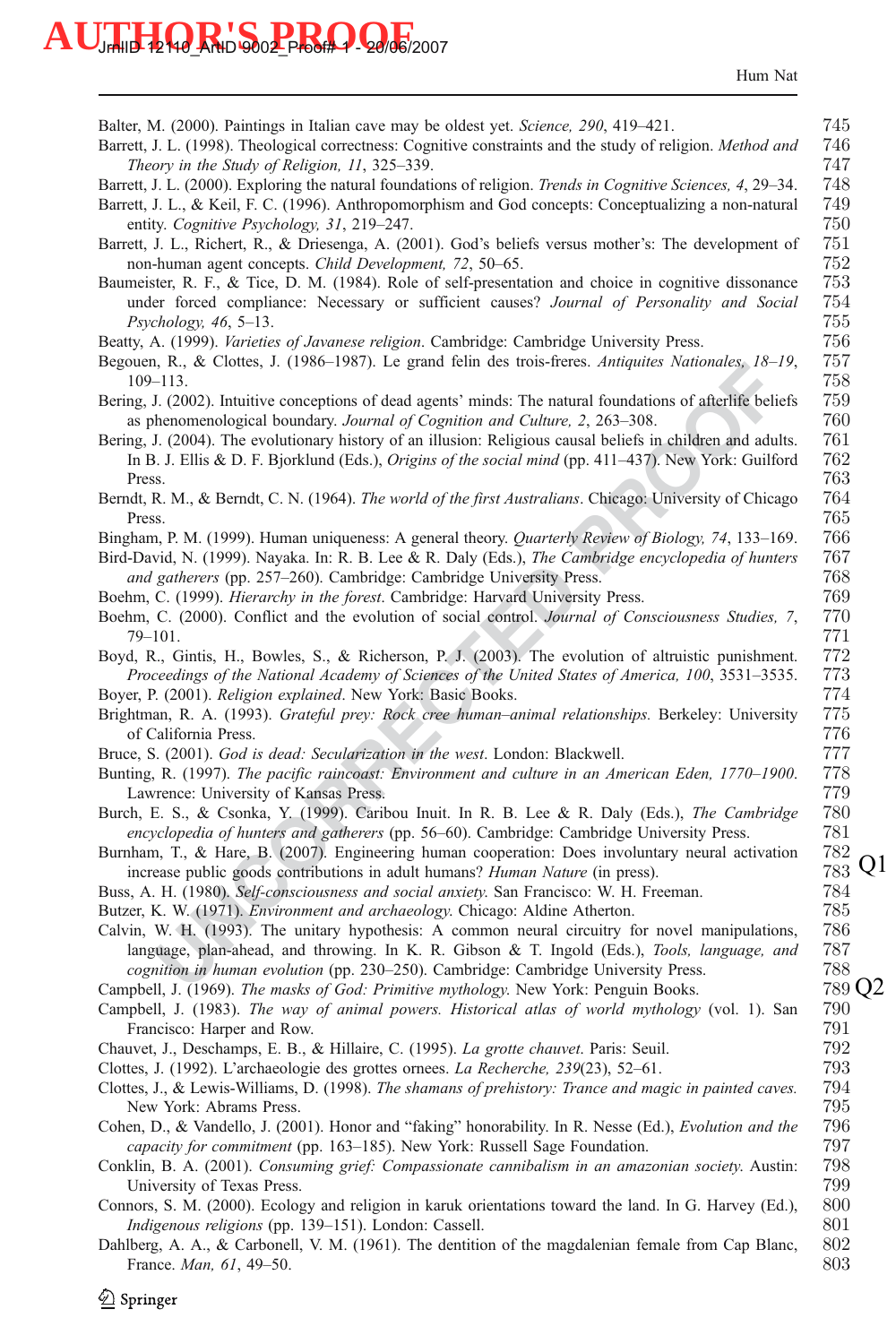<span id="page-19-0"></span>Hum Nat

| Davenport, D., & Jochim, M. A. (1988). The scene in the shaft at lascaux. Antiquity, 62, 558–562.           | 804 |
|-------------------------------------------------------------------------------------------------------------|-----|
| de Beaune, S. (1995). Les hommes au temps de lascaux. Paris: Hachette.                                      | 805 |
| de Beaune, S. (1998). Chamanisme et prehistoire. L'Homme, 147, 203–219.                                     | 806 |
| de Waal, F. B. M., & Luttrell, L. M. (1988). Mechanisms of social reciprocity in three primate species:     | 807 |
| Symmetrical relationship characteristics or cognition? <i>Ethology and Sociobiology</i> , 9, 101-118.       | 808 |
| Dickson, B. (1990). The dawn of belief. Tucson: University of Arizona Press.                                | 809 |
| Diener, E., & Srull, T. K. (1979). Self-awareness, psychological perspective, and self-reinforcement.       | 810 |
| Journal of Personality and Social Psychology, 37, 413–423.                                                  | 811 |
| Dowson, T., & Porr, M. (2001). Special objects–special creatures: Shamanic imagery and aurignacian art.     | 812 |
| In N. Price (Ed.), <i>The archaeology of shamanism</i> (pp. 165–177). London: Routledge.                    | 813 |
| Dugatkin, L. A. (2001). Subjective commitment in nonhumans: What should we be looking for, and where        | 814 |
| should we be looking? In R. Nesse (Ed.), Evolution and the capacity for commitment (pp. 120-137).           | 815 |
| New York: Russell Sage Foundation.                                                                          | 816 |
| Dugatkin, L. A., & Wilson, D. S. (1993). Fish behaviour, partner choice experiments and cognitive           | 817 |
| ethology. Reviews in Fish Biology and Fisheries, 3, 368–372.                                                | 818 |
| Dunbar, R. (1988). Primate social systems. London: Croom Helm.                                              | 819 |
| Durkheim, E. (1965). The elementary forms of the religious life. New York: Free Press. Trans. by Joseph     | 820 |
| Ward Swain (Originally published in 1912).                                                                  | 821 |
| Duval, S. (1976). Conformity on a visual task as a function of personal novelty on attitudinal dimensions   | 822 |
| and being reminded of the object status of self. Journal of Experimental Social Psychology, 12,             | 823 |
| 87–98.                                                                                                      | 824 |
| Eder, J. F. (1999). Batak. In R. B. Lee & R. Daly (Eds.), The Cambridge encyclopedia of hunters and         | 825 |
| gatherers (pp. 294–297). Cambridge: Cambridge University Press.                                             | 826 |
| Eliade, M. (1972). Shamism: Archaic techniques of ecstasy. London: Routledge and Kegan Paul.                | 827 |
| Eliade, M., & Couliano, I. P. (1991). The eliade guide to world religions. San Francisco: Harper Collins.   | 828 |
| Engelmann, D., & Fischbacher, U. (2002). Indirect reciprocity and strategic reputation building in an       | 829 |
| experimental helping game. Working Paper 132, Institute for Empirical Research in Economics.                | 830 |
| University of Zurich.                                                                                       | 831 |
| Evans, E. M. (2001). Cognitive and contextual factors in the emergence of diverse belief systems:           | 832 |
| Creation versus evolution. Cognitive Psychology, 42, 217-266.                                               | 833 |
| Fehr, E., & Fischbacher, U. (2003). The nature of human altruism. Nature, 425, 785-791.                     | 834 |
| Fehr, E., & Gächter, S. (2002). Altruistic punishment in humans. Nature, 415, 137-140.                      | 835 |
| Fehr, E., & Tyran, J.-R. (1996). Institutions and reciprocal fairness. Nordic Journal of Political Economy, | 836 |
| 67, 133-144.                                                                                                | 837 |
| Fehr, E., Fischbacher, U., & Gächter, S. (2002). Strong reciprocity, human cooperation, and the             | 838 |
| enforcement of social norms. Human Nature, 13, 1-25.                                                        | 839 |
| Field, M. J. (1961). <i>Religion and medicine of the Ga People</i> . London: Oxford University Press.       | 840 |
| Fortes, M. (1959). Oedipus and job in west Africa. Cambridge: Cambridge University Press.                   | 841 |
| Freedman, M. (1965). Lineage organization in Southeastern China. New York: Athone Press.                    | 842 |
| Freedman, M. (1970). Ritual aspects of Chinese kinship and marriage. In M. Freedman (Ed.), Family and       | 843 |
| <i>kinship in Chinese society</i> (pp. 164–179). Stanford: Stanford University Press.                       | 844 |
| Freeman, L. G., & Echegaray, G. (1981). El Juyo: A 14,000-year-old sanctuary from Northern Spain.           | 845 |
| History of Religions, 21, 1–19.                                                                             | 846 |
| Frontinus, S. J. (1961). De aquae ductu urbis Romae. Cambridge: Harvard University Press. Trans. by         | 847 |
| Charles Bennett.                                                                                            | 848 |
| Gardner, P. M. (1999). Paliyan. In R. B. Lee & R. Daly (Eds.), The Cambridge encyclopedia of hunters        | 849 |
| and gatherers (pp. 261-264). Cambridge: Cambridge University Press.                                         | 850 |
| Gintis, H. (2000). Strong reciprocity and human sociality. Journal of Theoretical Biology, 206, 169–179.    | 851 |
| Guenther, M. (1999). From totemism to shamanism: Hunter-gatherer contributions to world mythology           | 852 |
| and spirituality. In R. B. Lee & R. Daly (Eds.), Cambridge encyclopedia of hunters and gatherers            | 853 |
| (pp. 426–433). Cambridge: Cambridge University Press.                                                       | 854 |
| Gurven, M., Allen-Arave, W., Hill, K., & Hurtado, M. (2000). It's a wonderful life: Signally generosity     | 855 |
| among the ache of Paraguay. Evolution and Human Behavior, 21, 263-282.                                      | 856 |
| Guthrie, S. E. (1993). Faces in the clouds. New York: Oxford University Press.                              | 857 |
| Halifax, J. (1982). Shaman: The wounded healer. London: Thames and Hudson.                                  | 858 |
| Hallowell, A. I. (1975). Ojibwa ontology, behavior, and world view. In D. Tedlock & B. Tedlock (Eds.),      | 859 |
| Teachings from the American earth (pp. 141-178). New York: Liveright.                                       | 860 |
| Hardman, C. E. (2000). Rites of passage among the Lohorung Rai of East Nepal. In G. Harvey (Ed.),           | 861 |
| <i>Indigenous religions</i> (pp. 204–218). London: Cassell.                                                 | 862 |

Indigenous religions (pp. 204-218). London: Cassell.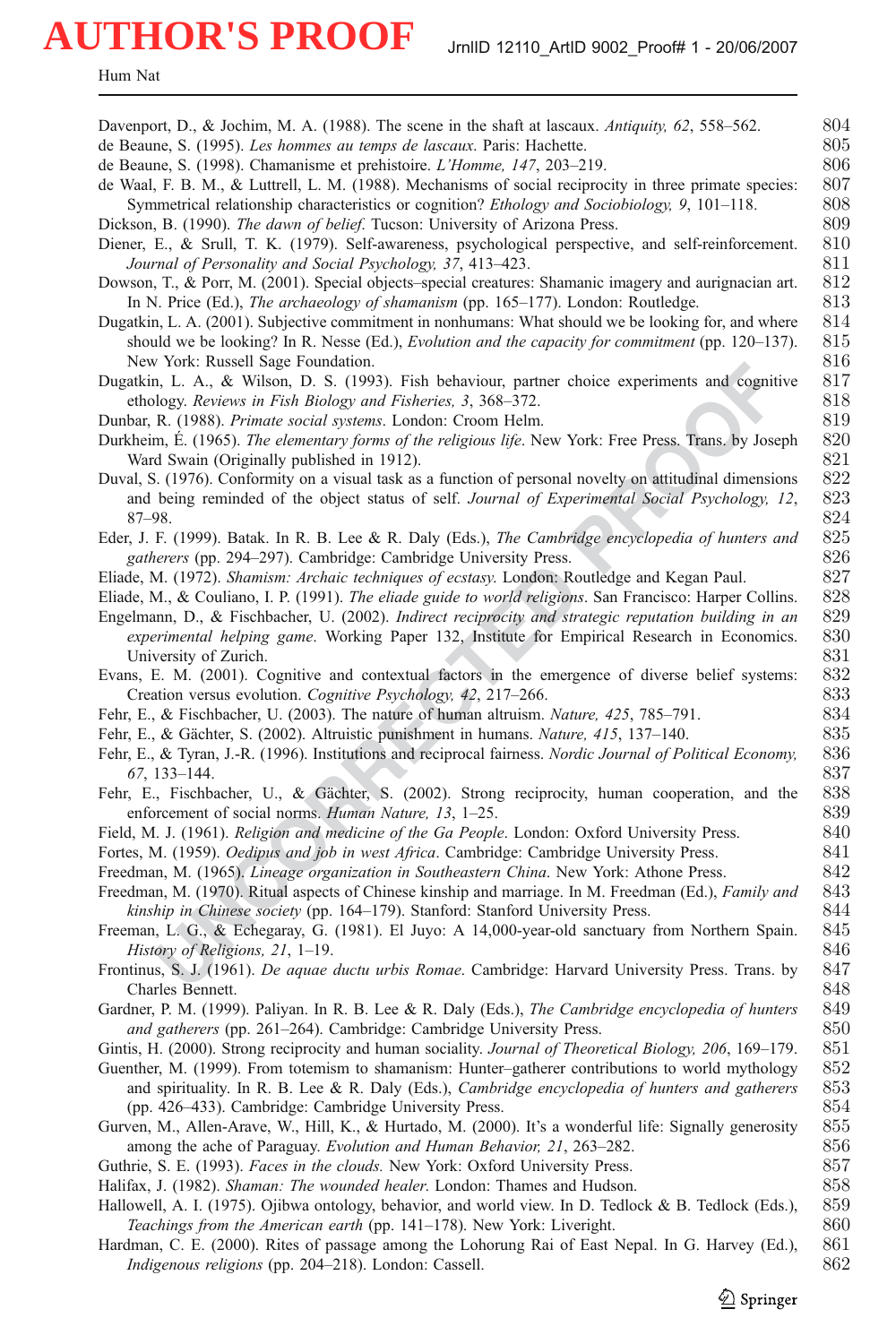<span id="page-20-0"></span>

| Harvey, G. (2000). <i>Indigenous religions</i> . London: Cassell.                                                                                  | 863        |
|----------------------------------------------------------------------------------------------------------------------------------------------------|------------|
| Hawkes, K., & Bird, R. B. (2002). Showing off, handicap signaling, and the evolution of men's work.<br>Evolutionary Anthropology, 11, 58-67.       | 864<br>865 |
| Hayden, B. (2003). Shamans, sorcerers, and saints. Washington, DC: Smithsonian Institution Books.                                                  | 866        |
| Henrich, J., Boyd, R., Bowles, S., Camerer, C., Fehr, E., Gintis, H., et al. (2001). In search of <i>Homo</i>                                      | 867        |
| economicus: Behavioral experiments in 15 small-scale societies. American Economic Review, 91,                                                      | 868        |
| $73 - 78.$                                                                                                                                         | 869        |
| Horton, R. (1960). A definition of religion and its uses. Journal of the Royal Anthropological Institute                                           | 870        |
| of Great Britain and Ireland, 90, 201–226.                                                                                                         | 871        |
| Howells, W. (1948). The heathens: Primitive man and his religion. New York: Doubleday.                                                             | 872        |
| Hume, L. (2000). The dreaming in contemporary aboriginal Australia. In G. Harvey (Ed.), Indigenous                                                 | 873        |
| religions (pp. 125–138). London: Cassell.                                                                                                          | 874        |
| Hultkrantz, A. (1967). The religions of the American Indians. Berkeley: University of California Press.                                            | 875        |
| Hultkrantz, A. (1973). A definition of shamanism. Temenos, 9, 25-37.                                                                               | 876        |
| Hultkrantz, A. (1994). Religion and environment among the Saami. In T. Irimoto & T. Yamada (Eds.),                                                 | 877        |
| Circumpolar religion and ecology (pp. 347-374). Tokyo: University of Tokyo Press.                                                                  | 878        |
| Iizuka, T. (1995). The kingdom of earth and wood: The San'nai Maruyama site. Japan: Jomon Film                                                     | 879        |
| Production Company.                                                                                                                                | 880        |
| Irons, W. (2001). Religion as a hard-to-fake sign of commitment. In R. Nesse (Ed.), Evolution and the                                              | 881        |
| <i>capacity for commitment</i> (pp. 292–309). New York: Russell Sage Foundation.                                                                   | 882        |
| Jang, S. J., & Johnson, B. R. (2001). Neighborhood disorder, individual religiosity and adolescent use of                                          | 883        |
| illicit drugs: A test of multilevel hypotheses. Criminology, 39, 109-143.                                                                          | 884        |
| Keesling, R. (1982). Kwaio religion: The living and the dead in a Solomon Island society. New York:                                                | 885        |
| Columbia University Press.                                                                                                                         | 886        |
| Keil, F. C. (1979). Semantic and conceptual development: An ontological perspective. Cambridge:                                                    | 887        |
| Harvard University Press.                                                                                                                          | 888<br>889 |
| Kelemen, D. (2003). British and American children's preferences for teleo-functional explanations of the<br>natural world. Cognition, 88, 201-221. | 890        |
| Kelemen, D. (2004). Are children "intuitive theists"? Reasoning about purpose and design in nature.                                                | 891        |
| Psychological Science, 15, 295-301.                                                                                                                | 892        |
| Kirkpatrick, L. (1997). A longitudinal study of changes in religious belief and behavior as a function of                                          | 893        |
| individual differences in adult attachment style. Journal for the Scientific Study of Religion, 36,                                                | 894        |
| $207 - 217.$                                                                                                                                       | 895        |
| Kirkpatrick, L. (1998). God as a substitute attachment figure. Personality and Social Psychology Bulletin,                                         | 896        |
| 24, 961–973.                                                                                                                                       | 897        |
| Klass, M. (1995). Ordered universes: Approaches to the anthropology of religion. Boulder: Westview                                                 | 898        |
| Press.                                                                                                                                             | 899        |
| Kleck, R. E., Vaughn, R. C., Cartwright-Smith, J., Vaughn, K. B., Colby, C. Z., & Lanzetta, J. T. (1976).                                          | 900        |
| Effects of being observed on expressive, subjective, and physiological responses to painful stimuli.                                               | 901        |
| Journal of Personality and Social Psychology, 43, 1211-1218.                                                                                       | 902        |
| Klima, B. (1988). A triple burial from the upper Paleolithic of Dolni Vestonice, Czechoslovakia. Journal                                           | 903        |
| of Human Evolution, 16, 831-835.                                                                                                                   | 904        |
| Kuper, H. (1961). An African aristocracy: Rank among the Swazi. London: Oxford University Press.                                                   | 905        |
| Lansing, J. S. (1991). Priests and programmers: Technologies of power in the engineered landscape of                                               | 906        |
| Bali. Princeton: Princeton University Press.                                                                                                       | 907        |
| Larsson, L. (1987–1988). A construction for ceremonial activities from the late Mesolithic. Archaeological                                         | 908        |
| <i>Institute Papers 7. Lund: University of Lund.</i>                                                                                               | 909        |
| Larsson, M. (1985–1986). Bredasten: An early ertelolle site with a dwelling structure in South Scania.                                             | 910        |
| <i>Archaeological Institute Papers 6. Lund: University of Lund.</i>                                                                                | 911        |
| Laurendeau, M., & Pinard, A. (1962). Causal thinking in the child. New York: International Universities                                            | 912        |
| Press.                                                                                                                                             | 913        |
| Lee, R. B. (1979). The !Kung San: Men, women, and work in a foraging society. Cambridge: Cambridge                                                 | 914        |
| University Press.                                                                                                                                  | 915        |
| Lee, R. B., & Daly, R. (1999). Introduction: Foragers and others. In R. B. Lee & R. Daly (Eds.), The                                               | 916        |
| Cambridge encyclopedia of hunters and gatherers (pp. 1-22). Cambridge: Cambridge University                                                        | 917        |
| Press.                                                                                                                                             | 918        |
| Lee, R. B., & Daly, R. (Eds.) (1999). The Cambridge encyclopedia of hunters and gatherers. Cambridge:<br>Cambridge University Press.               | 919<br>920 |

Leroi-Gourhan, A. (1968). The evolution of paleolithic art. Scientific American, 218, 58-70. 921

 $\underline{\hat{\otimes}}$  Springer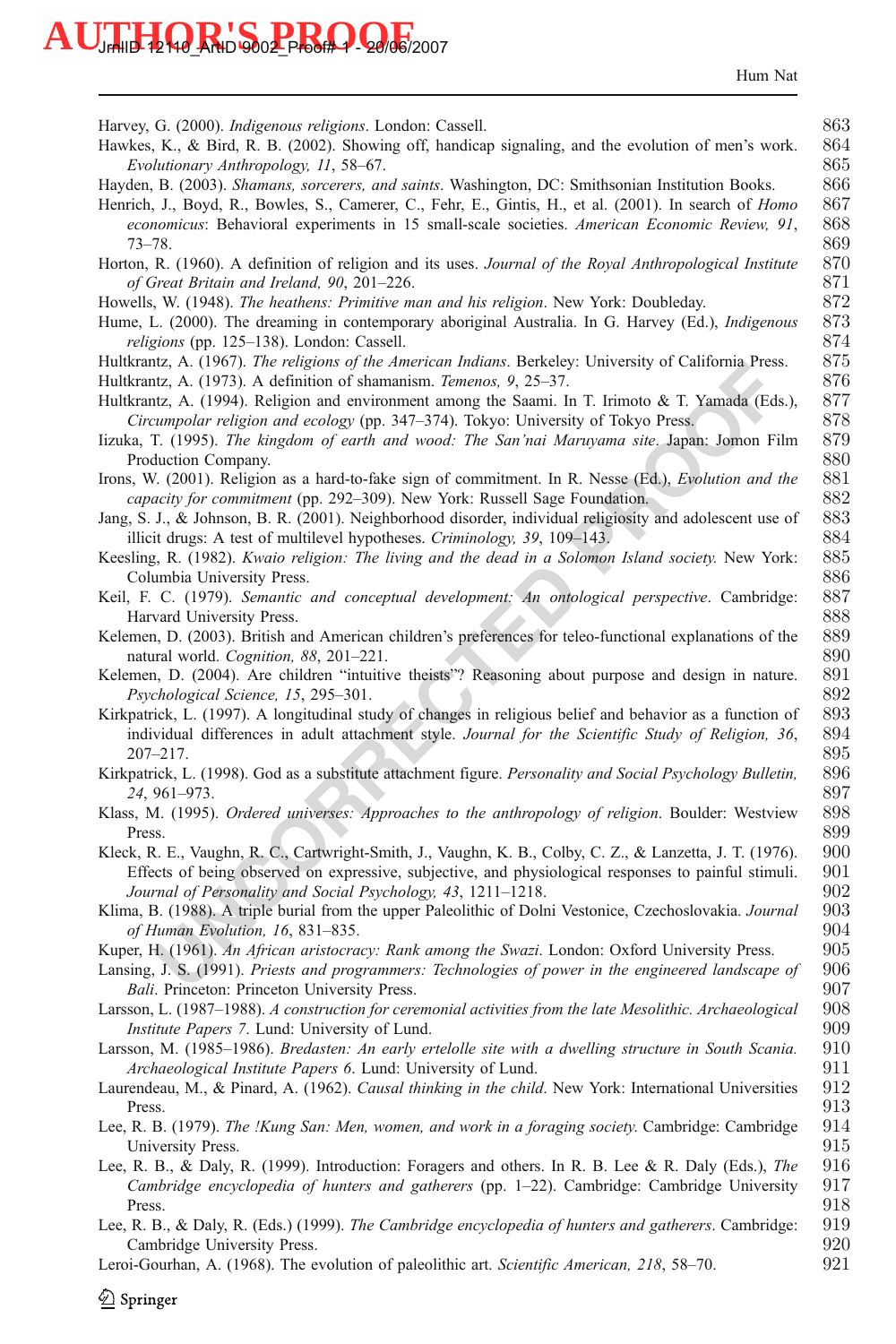<span id="page-21-0"></span>Hum Nat

| Lett, J. (1999). Science, religion, and anthropology. In S. D. Glazier (Ed.), Anthropology of religion<br>(pp. $103-120$ ). Westport: Praeger.                                                             | 922<br>923 |
|------------------------------------------------------------------------------------------------------------------------------------------------------------------------------------------------------------|------------|
| Lewis-William, J. D. (1986). Cognitive and optical illusions in san rock art. Current Anthropology, 27,                                                                                                    | 924        |
| $171 - 177.$                                                                                                                                                                                               | 925        |
| Lewis-William, J. D. (2002). The mind in the cave. London: Thames and Hudson.                                                                                                                              | 926        |
| Lewis-Williams, J. D., & Dowson, T. (1988). The signs of the times: Entoptic phenomena in upper<br>paleolithic art. Current Anthropology, 29, 201-245.                                                     | 927<br>928 |
| Lohmann, R. I. (2003a). The supernatural is everywhere: Defining qualities of religion in Melanesia and                                                                                                    | 929        |
| beyond. Anthropological Forum, 13, 175-185.                                                                                                                                                                | 930        |
| Lohmann, R. I. (2003b). Turning in the belly: Insights on religious conversion from New Guinea                                                                                                             | 931        |
| gut feelings. In A. Buckser & S. D. Glazier (Eds.), The anthropology of religious conversion                                                                                                               | 932        |
| (pp. 109–121). New York: Rowman and Littlefield.                                                                                                                                                           | 933        |
| Lommel, A. (1967). Shamanism: The beginning of art. New York: McGraw-Hill.                                                                                                                                 | 934        |
| Mellars, P. (1996). The neanderthal legacy. Princeton: Princeton University Press.                                                                                                                         | 935        |
| McBrearty, S., & Brooks, A. (2000). The revolution that wasn't: A new interpretation of the origin of                                                                                                      | 936        |
| human behavior. Journal of Human Evolution, 39, 453–463.                                                                                                                                                   | 937        |
| Merrill, R. M., Salazar, R. D., & Gardner, N. W. (2001). Relationship between family religiosity and drug                                                                                                  | 938        |
| use behavior among youth. Social Behavior and Personality, 29, 347-358.                                                                                                                                    | 939        |
| Milinski, M., Semmann, D., & Krambeck, H.-J. (2002). Reputation helps solve the tragedy of the                                                                                                             | 940        |
| commons. Nature, 415, 424-426.                                                                                                                                                                             | 941        |
| Miller, W. (1990). Bloodtaking and peacemaking: Feud, law, and society in Saga Iceland. Chicago:                                                                                                           | 942<br>943 |
| University of Chicago Press.<br>Nelson, R. (1993). Searching for the lost arrow: Physical and spiritual ecology in the hunter's world.                                                                     | 944        |
| In S. R. Kellert & E. O. Wilson (Eds.), The biophilia hypothesis (pp. 201–228). Washington, DC:                                                                                                            | 945        |
| Island Press.                                                                                                                                                                                              | 946        |
| Nilsson, M. P. (1950). The Minoan-Mycenaean religion and its survival in Greek religion. New York:                                                                                                         | 947        |
| Biblo and Tannen.                                                                                                                                                                                          | 948        |
| Nowak, M. A., & Sigmund, K. (1998). Evolution of indirect reciprocity by image scoring. Nature, 393,                                                                                                       | 949        |
| 573-577.                                                                                                                                                                                                   | 950        |
| Oberg, K. (1973). The social economy of the tlinglit Indians. Seattle: University of Washington Press.                                                                                                     | 951        |
| O'Shea, J., & Zvelebil, M. (1984). Oleneostrovski mogilnik: Reconstructing the social and economic                                                                                                         | 952        |
| organization of prehistoric foragers in Northern Russia. Journal of Anthropological Archaeology, 3,                                                                                                        | 953        |
| $1 - 40.$                                                                                                                                                                                                  | 954        |
| Owens, D., & Hayden, B. (1997). Prehistoric rites of passage: A comparative study of transegalitarian                                                                                                      | 955        |
| hunter-gatherers. Journal of Anthropological Archaeology, 16, 121-161.                                                                                                                                     | 956<br>957 |
| Parrinder, G. (1976). African traditional religions. Westport: Greenwood Press.<br>Piaget, J. (1933). Children's philosophies. In C. Murchison (Ed.), A handbook of child psychology                       | 958        |
| (pp. 534–547). Worchester: Clark University Press.                                                                                                                                                         | 959        |
| Platvoet, J. G. (1993). African traditional religions in the religious history of humankind. Journal for the                                                                                               | 960        |
| Study of Religion, 6, 29–48.                                                                                                                                                                               | 961        |
| Price, T. D., & Brown, J. A. (1985). Prehistoric hunter-gatherers: The emergence of cultural complexity.                                                                                                   | 962        |
| Orlando: Academic Press.                                                                                                                                                                                   | 963        |
| Radin, P. (1937). Primitive religion. New York: Viking.                                                                                                                                                    | 964        |
| Rappaport, R. A. (1968). <i>Pigs for the ancestors</i> . New Haven: Yale University Press.                                                                                                                 | 965        |
| Rappaport, R. A. (1999). Ritual and religion and the making of humanity. Cambridge: Cambridge<br>University Press.                                                                                         | 966<br>967 |
| Rasmussen, K. (1929). The intellectual culture of the Iglulik Eskimos. Copenhagen: Gyldendalske.                                                                                                           | 968        |
| Reichel-Dolmatoff, G. (1978). Drug-induced optical sensations and their relationship applied to art among                                                                                                  | 969        |
| some Columbian Indians. In M. Greenhalgh & V. Megaw (Eds.), Art and society (pp. 289–304).                                                                                                                 | 970        |
| London: Duckworth.                                                                                                                                                                                         | 971        |
| Richerson, P., & Boyd, R. (1998). The evolution of human ultra-sociality. In I. Eibl-Eibisfeldt & F. Salter                                                                                                | 972        |
| (Eds.), Indoctrinability, ideology, and warfare: Evolutionary perspectives (pp. 71–95). New York:<br>Berghahn Books.                                                                                       | 973<br>974 |
| Roes, F. L., & Raymond, M. (2003). Belief in moralizing gods. Evolution and Human Behavior, 24,                                                                                                            | 975        |
| $126 - 135.$                                                                                                                                                                                               | 976        |
| Roth, A. E., Prasnikar, V., Okuno-Fujiwara, M., & Zamir, S. (1991). Bargaining and market behavior in<br>Jerusalem, Ljubljana, Pittsburgh, and Tokyo: An experimental study. American Economic Review, 81, | 977<br>978 |

1068–1095. 979 Saler, B. (1977). Supernatural as a western category. *Ethos*, 5, 31–52. 980

 $\underline{\textcircled{\tiny 2}}$  Springer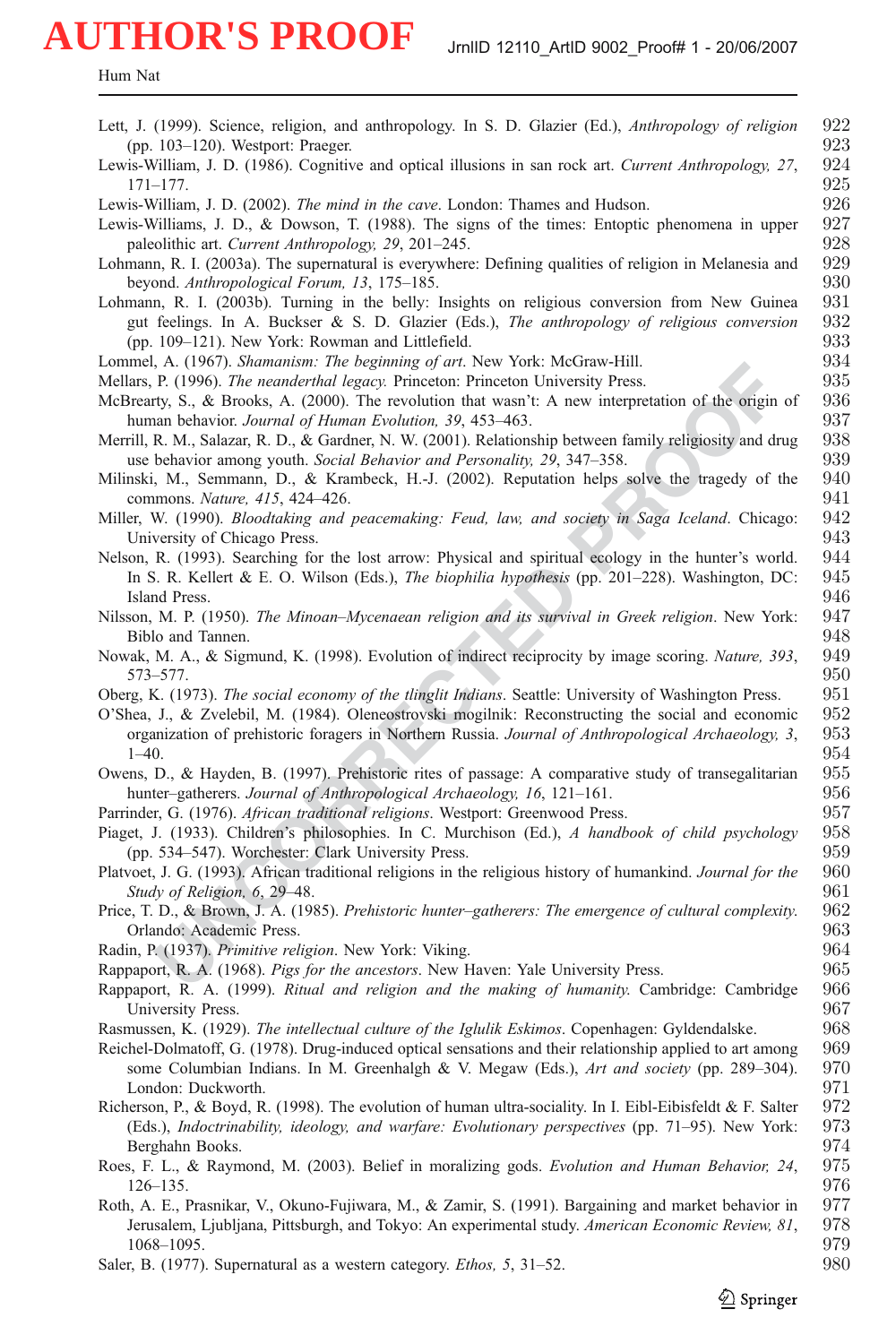<span id="page-22-0"></span>

| Sandarupa, S. (1996). Life and death in Toraja. Ujung Pandang: Tiga Taurus Ujung Pandang.                     | 981  |
|---------------------------------------------------------------------------------------------------------------|------|
| Saski, H., & Nagasaki, H. (1989). The mental distance: Its differences in educational circumstances.          | 982  |
|                                                                                                               | 983  |
| Journal of Human Development, 25, 1–10.                                                                       |      |
| Sawada, M. (2001). Rethinking methods and concepts of anthropological studies of African pygmies'             | 984  |
| world view: The creator—god and the dead. African Study Monographs, 27(Suppl), 29–42.                         | 985  |
| Scheel, D., & Packer, C. (1991). Group hunting behavior of lions: A search for cooperation. Animal            | 986  |
| Behavior, 41, 711-722.                                                                                        | 987  |
|                                                                                                               |      |
| Sethi, R., & Somanathan, E. (1996). The evolution of social norms in common property resource use.            | 988  |
| American Economic Review, 86, 766-788.                                                                        | 989  |
| Smuts, B. B., Cheney, D. L., Seyfarth, R. M., Wrangham, R. W., & Struhsaker, T. T. (1987). Primate            | 990  |
| societies. Chicago: University of Chicago Press.                                                              | 991  |
| Sober, E., & Wilson, D. S. (1998). Unto others: The evolution and psychology of unselfish behaviors.          | 992  |
| Cambridge: Harvard University Press.                                                                          | 993  |
|                                                                                                               |      |
| Sosis, R. (2000). Religion and intragroup cooperation: Preliminary results of a comparative analysis of       | 994  |
| utopian communities. Cross-Cultural Research, 34, 71-88.                                                      | 995  |
| Sosis, R., & Bressler, E. (2003). Cooperation and commune longevity: A test of the costly signaling theory    | 996  |
| of religion. Cross-Cultural Research, 37, 211–239.                                                            | 997  |
| Srejovic, D., & Babovic, L. (1983). Umetnost lepenskog vira. Belgrade: Izdavachi Zavod.                       | 998  |
| Srejovic, D., & Letica, Z. (1978). Vlasac: A mesolithic settlement in the iron gates. Monographs of the       | 999  |
|                                                                                                               |      |
| Serbian Academy of Sciences and Arts, 62. Belgrade: Department of Historical Sciences 5.                      | 1000 |
| Stearman, A. M. (1994). Only slaves climb trees: Revisiting the myth of the ecologically noble savage in      | 1001 |
| Amazonia. Human Nature, 5, 339-357.                                                                           | 1002 |
| Sterelny, K. (1996). The return of the group. Philosophy of Science, 63, 562-584.                             | 1003 |
| Sterelny, K. (2003). Thought in a hostile world: The evolution of human cognition. London: Blackwell.         | 1004 |
| Stolle, D. (2001). Clubs and congregations: The benefits of joining an association. In K. S. Cook (Ed.),      | 1005 |
|                                                                                                               |      |
| Trust in society (pp. 202-244). New York: Russell Sage Foundation.                                            | 1006 |
| Swezey, S., & Heizer, R. (1993). Ritual management of salmonid fish resources in california. In T. C.         | 1007 |
| Blackburn & K. Anderson (Eds.), <i>Before the wilderness</i> (pp. 299–327). Menlo Park: Ballena Press.        | 1008 |
| Tice, D. M. (1992). Self-concept change and self-presentation: The looking glass self is also a magnifying    | 1009 |
| glass. Journal of Personality and Social Psychology, 63, 435-451.                                             | 1010 |
| Townsend, J. B. (1999). Shamanism. In S. D. Glazier (Ed.), Anthropology of religion (pp. 429-469).            | 1011 |
|                                                                                                               | 1012 |
| Westport: Praeger.                                                                                            |      |
| van Lawick-Goodall, J. (1968). The behavior of free-living chimpanzees in the gombe stream reserve.           | 1013 |
| Animal Behavior Monographs, 1, 161–311.                                                                       | 1014 |
| Van Der Sluys, C. M. I. (1999). Jahai. In R. B. Lee & R. Daly (Eds.), The Cambridge encyclopedia of           | 1015 |
| hunters and gatherers (pp. 307-311). Cambridge: Cambridge University Press.                                   | 1016 |
| Vandiver, P., Soffer, O., Klima, B., & Svoboda, J. (1989). The origins of ceramic technology at Dolni         | 1017 |
| Vsetonice, Czechoslovakia. Science, 246, 1004.                                                                | 1018 |
|                                                                                                               |      |
| Vanhaerena, M., & d'Errico, F. (2005). Grave goods from the saint-germain-la-riverere burial: Evidence        | 1019 |
| for social inequality in the upper paleolithic. Journal of Anthropological Archaeology, 24, 117–134.          | 1020 |
| Vergote, A. (1969). The religious man. Dublin: Gill and Macmillan.                                            | 1021 |
| Vitebsky, P. (1993). Dialogues with the dead: The discussion of mortality among the sora of Eastern           | 1022 |
| India. Cambridge: Cambridge University Press.                                                                 | 1023 |
| Vitebsky, P. (2000). Shamanism. In G. Harvey (Ed.), <i>Indigenous religions</i> (pp. 55–67). London: Cassell. | 1024 |
|                                                                                                               |      |
| Walker, W. H. (2001). Ritual technology in an extranatural world. In M. B. Schiffer (Ed.), Anthropological    | 1025 |
| <i>perspectives on technology</i> (pp. 87–106). Albuquerque: University of New Mexico Press.                  | 1026 |
| de Waal Malefijt, A. (1968). Religion and culture. Prospect Heights: Waveland Press.                          | 1027 |
| Wedekind, C., & Milinski, M. (2000). Cooperation through image scoring in humans. Science, 288,               | 1028 |
| 850–852.                                                                                                      | 1029 |
| Westergaard, G. C., Liv, C., Haynie, M. K., & Suomi, S. J. (2000). A comparative study of aimed               | 1030 |
| throwing by monkeys and humans. Neuropsychologia, 38, 1511-1517.                                              | 1031 |
|                                                                                                               |      |
| White, R. (1993). Technological and social dimensions of "aurignacian age" body ornaments across              | 1032 |
| Europe. In H. Knecht, A. Pike-Tay & R. White (Eds.), Before Lascaux (pp. 277–299). Boca Raton:                | 1033 |
| CRC Press.                                                                                                    | 1034 |
| Wilkinson, G. S. (1984). Reciprocal food sharing in the vampire bat. Nature, 308, 181–184.                    | 1035 |
| Wilson, D. S. (2002). Darwin's cathedral. Chicago: University of Chicago Press.                               | 1036 |
| Winkelman, M. (1990). Shamans and other "magico-religious" healers: A cross-cultural study of their           | 1037 |
|                                                                                                               |      |

origins, nature, and social transformation. *Ethos, 18*, 308–352. 1038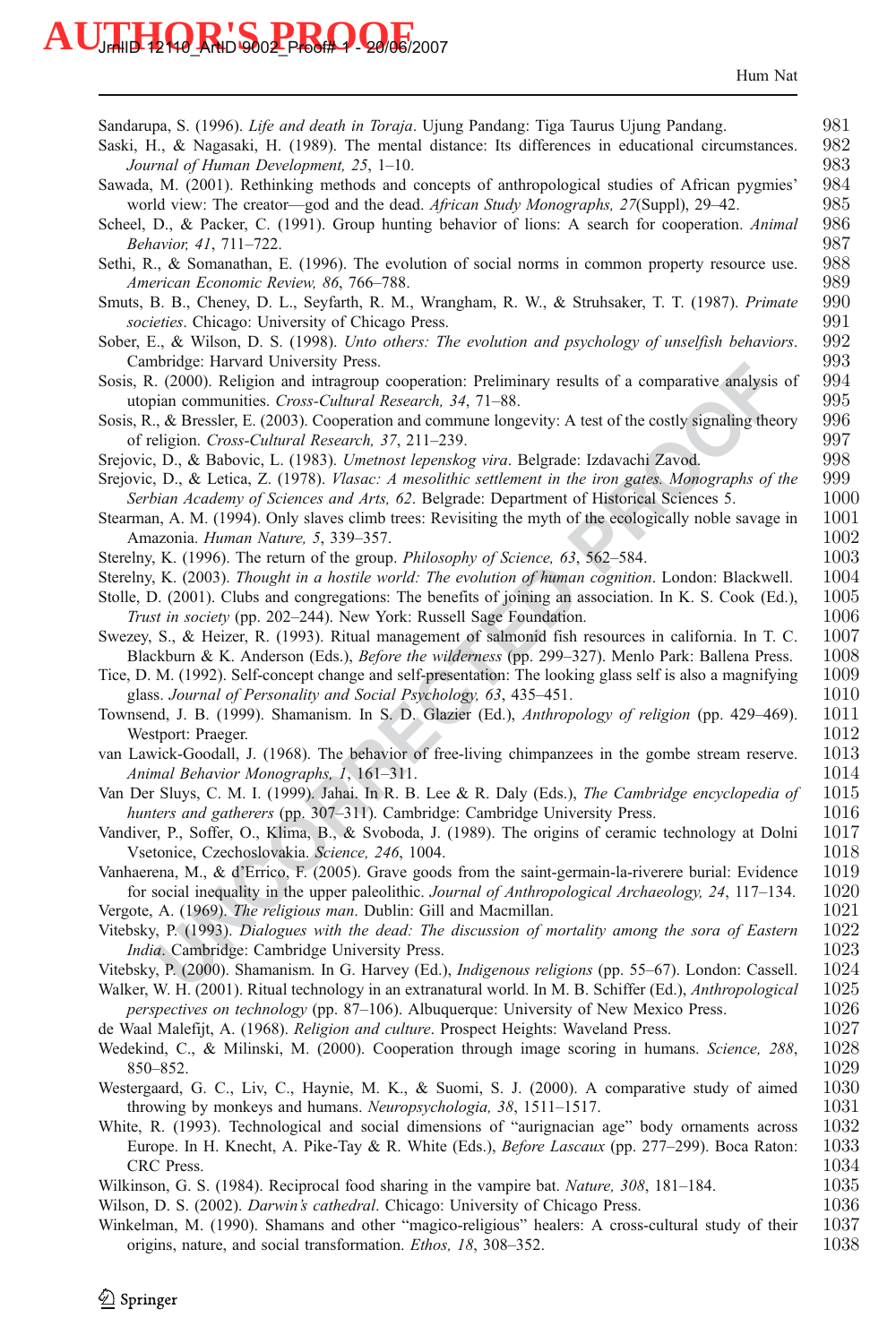<span id="page-23-0"></span>Hum Nat

| Woodward, M. R. (2000). Gifts for the sky people: Animal sacrifice, head hunting and power among the     | 1039 |
|----------------------------------------------------------------------------------------------------------|------|
| naga of Burma and Assam. In G. Harvey (Ed.), <i>Indigenous religions</i> (pp. 219–229). London: Cassell. | 1040 |
| Worl, R. (1999). Inupiat. In R. B. Lee & R. Daly (Eds.), The Cambridge encyclopedia of hunters and       | 1041 |
| <i>gatherers</i> (pp. 61–65). Cambridge: Cambridge University Press.                                     | 1042 |

1045 1046 1047 Matt Rossano is currently a professor of psychology at Southeastern Louisiana University in Hammond. He received his B.A. in psychology from the University of Dayton, Ohio, in 1984 and a Ph.D. in psychology from the University of California at Riverside in 1991.

**UNCORRECTED PROOF**